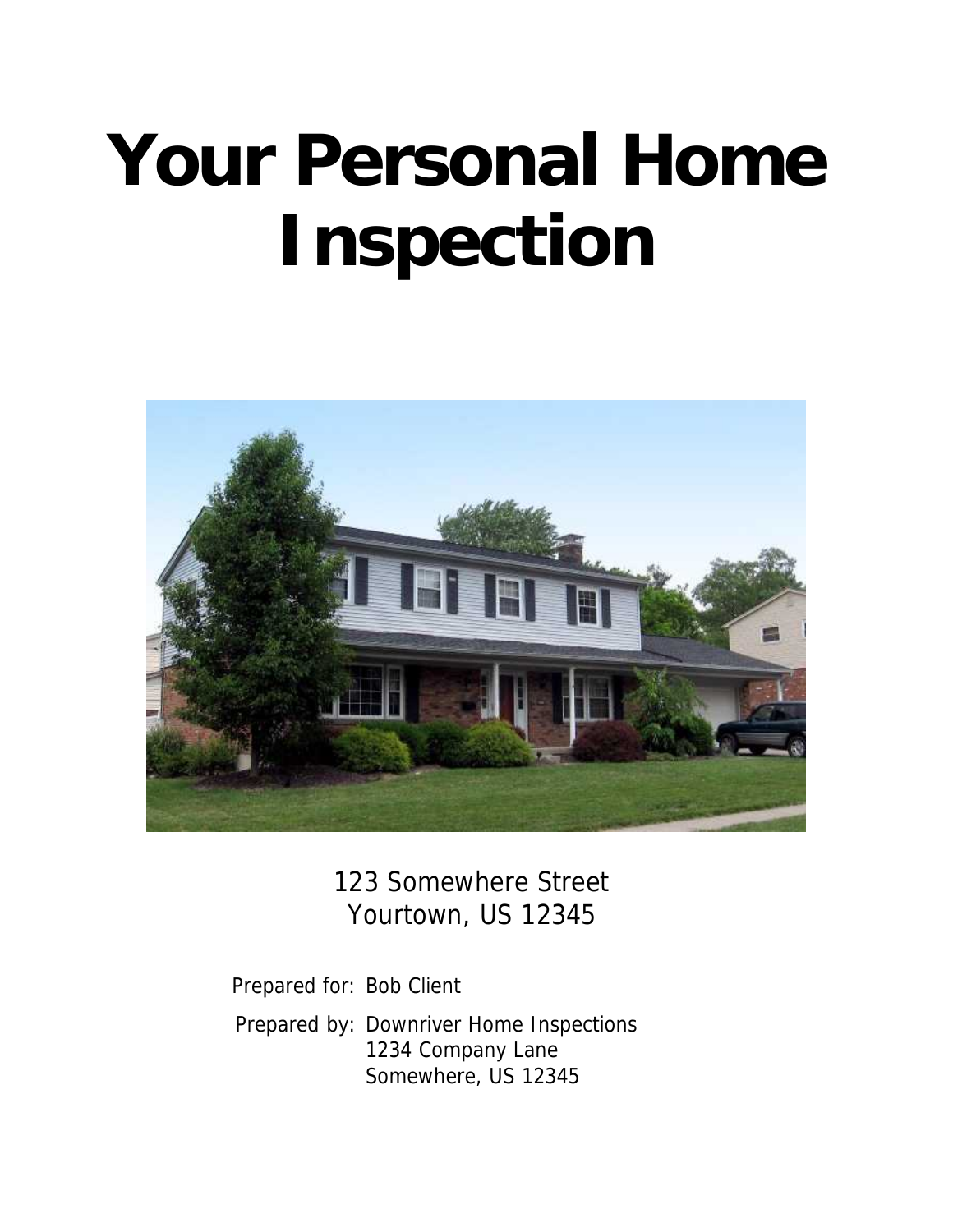10:08 December 22, 2021 2001 2002 12:08 Page 1 of 25

## Table of Contents

| $\overline{2}$ |
|----------------|
| $\overline{2}$ |
| 3              |
| 3              |
| 5              |
| 6              |
| $\overline{7}$ |
| 8              |
| 9              |
| 10             |
| 11             |
| 11             |
| 12             |
| 12             |
| 13             |
| 15             |
| 16             |
| 17             |
| 18             |
| 19             |
|                |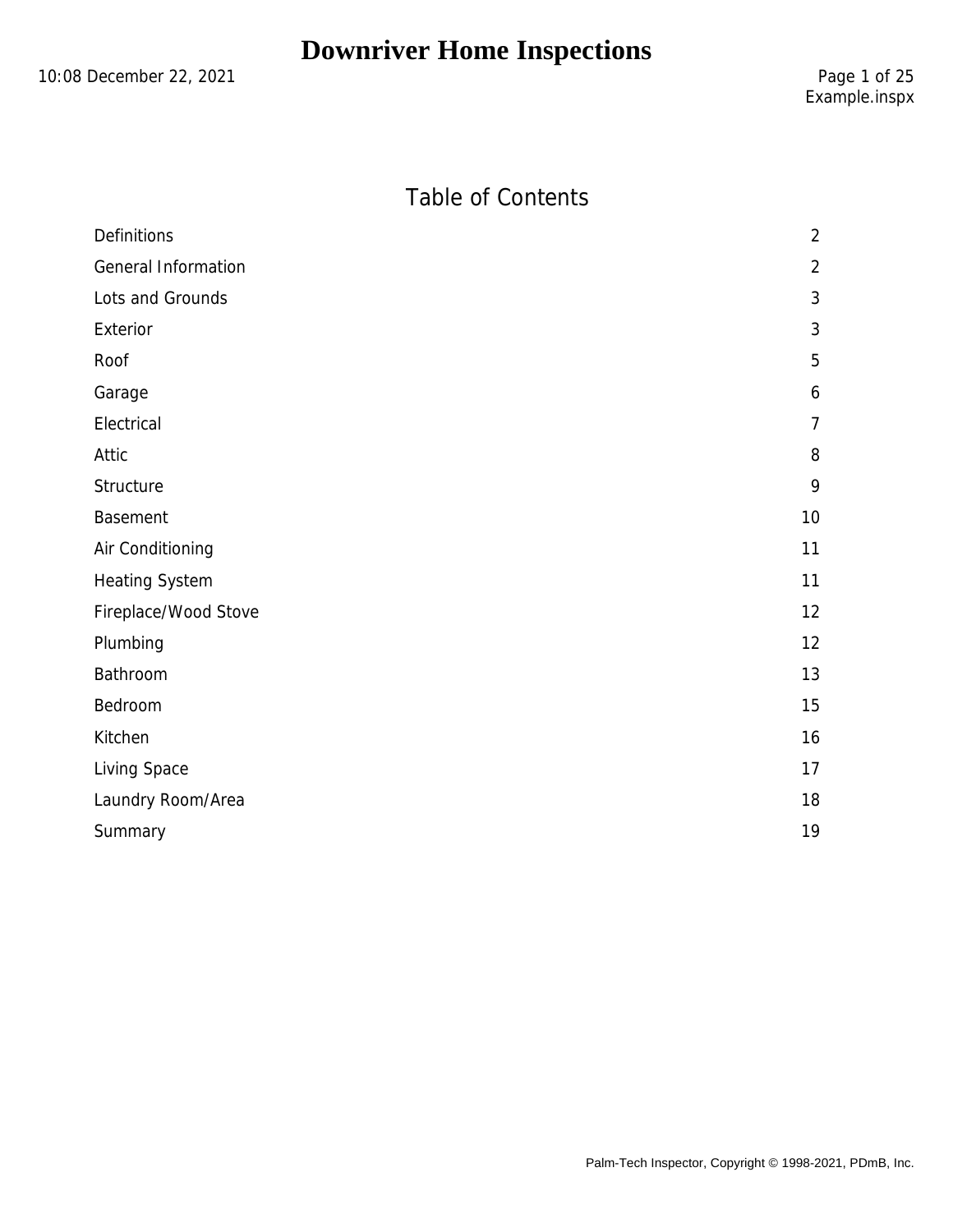#### **Definitions**

NOTE: All definitions listed below refer to the property or item listed as inspected on this report at the time of inspection

- A Acceptable Functional with no obvious signs of defect.
- NP Not Present Item not present or not found.
- NI Not Inspected Item was unable to be inspected for safety reasons or due to lack of power, inaccessible, or disconnected at time of inspection.
- M Marginal Item is not fully functional and requires repair or servicing.
- D Defective Item needs immediate repair or replacement. It is unable to perform its intended function.

## General Information

Property Information

Property Address 123 Somewhere Street City Yourtown State US Zip 12345 Contact Name Sam Goodagent Phone 123-555-1234 Email sam@goodagents.com

Client Information

Client Name Bob Client Client Address 1234 Client Drive City Somewhere State OH Zip 12345 Phone 123-555-2345 Email bob@clients.com

#### Inspection Company

Inspector Name Steven Gietzen Company Name Downriver Home Inspections Address 1234 Company Lane City Somewhere State US Zip 12345 Phone 111-222-3333 Email info@yourinspectioncompany.com

#### **Conditions**

Others Present Buyer's Agent and Buyer Property Occupied Occupied Estimated Age 30 Entrance Faces East Inspection Date 05/03/2017 Electric On  $\odot$  Yes  $\odot$  No  $\odot$  Not Applicable Gas/Oil On  $\odot$  Yes O No O Not Applicable Water On  $\odot$  Yes  $\odot$  No  $\odot$  Not Applicable Weather Partly cloudy Soil Conditions Dry Space Below Grade Basement Building Type Single family Garage Attached Water Source City How Verified Multiple Listing Service Sewage Disposal City How Verified Multiple Listing Service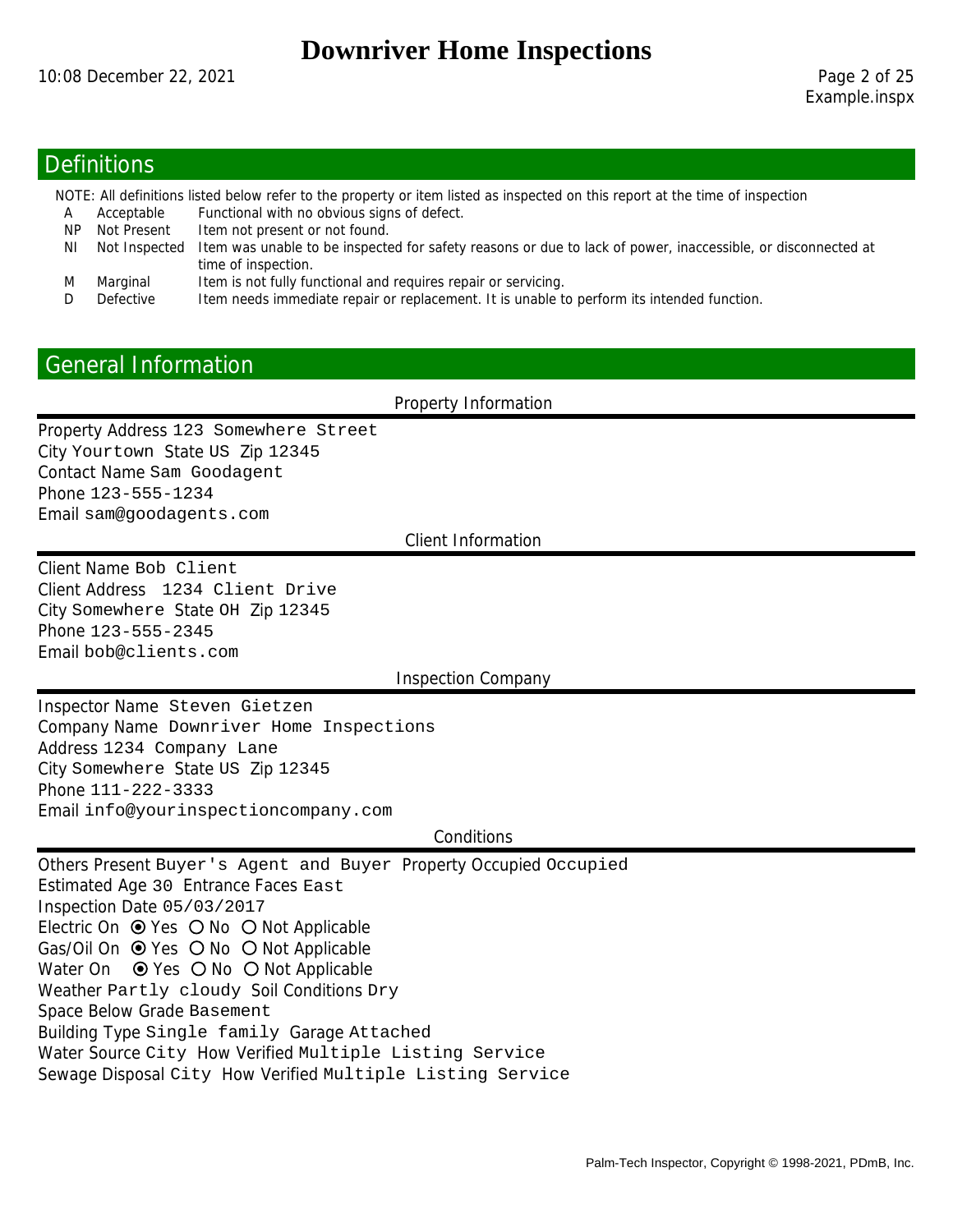Example.inspx

#### Lots and Grounds

This is the disclaimer section. Each category has a disclaimer section. In this section you can include any relevant text for the category. Common uses for this area include: standards of practice, what the inspector does/does not inspect, general information that the client may find helpful, etc.

There is no limit to the amount of information that is included in the section. It can be a few words or a few pages worth of information. You can also change the color and the font of the text.

A NP NI M D



 $3. \Box \Box \Box \Box \boxtimes$  Porch: Concrete Settling away from foundation with surface cracks noted







Patio: Asphalt pavers  $5. \boxtimes \square \square \square$  Grading: Moderate slope Vegetation: Trees, Shrubs Keep plantings trimmed away from foundation and roof areas Window Wells: Drain present Retaining Walls: Stone  $9. \boxtimes \square \square \square \square$  Fences: Vinyl

#### Exterior

A NP NI M D

1st Floor Exterior Surface -

1.  $\Box$   $\Box$   $\Box$   $\Box$  Type: Brick veneer Some damaged bricks, Recommend sealing brick with penetration sealer products



2nd Floor Exterior Surface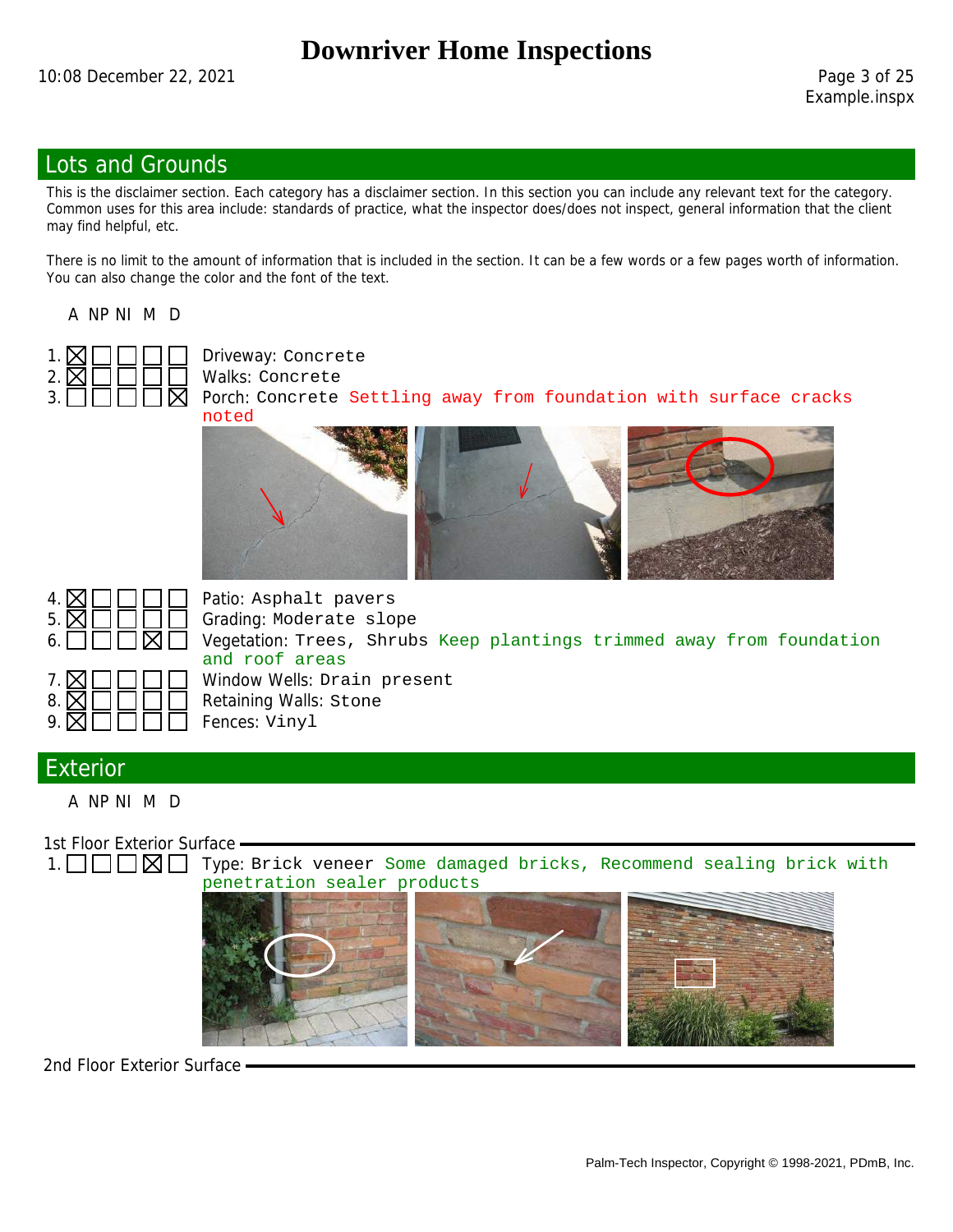Example.inspx

#### Exterior (Continued)

 $2. \Box \Box \Box \boxtimes \Box$  Type: Vinyl siding Damaged front shutter, Chalking noted due to age, One panel needs to be repositioned at rear elevation













16.  $\boxtimes \square \square \square$  Main Gas Valve: Located at gas meter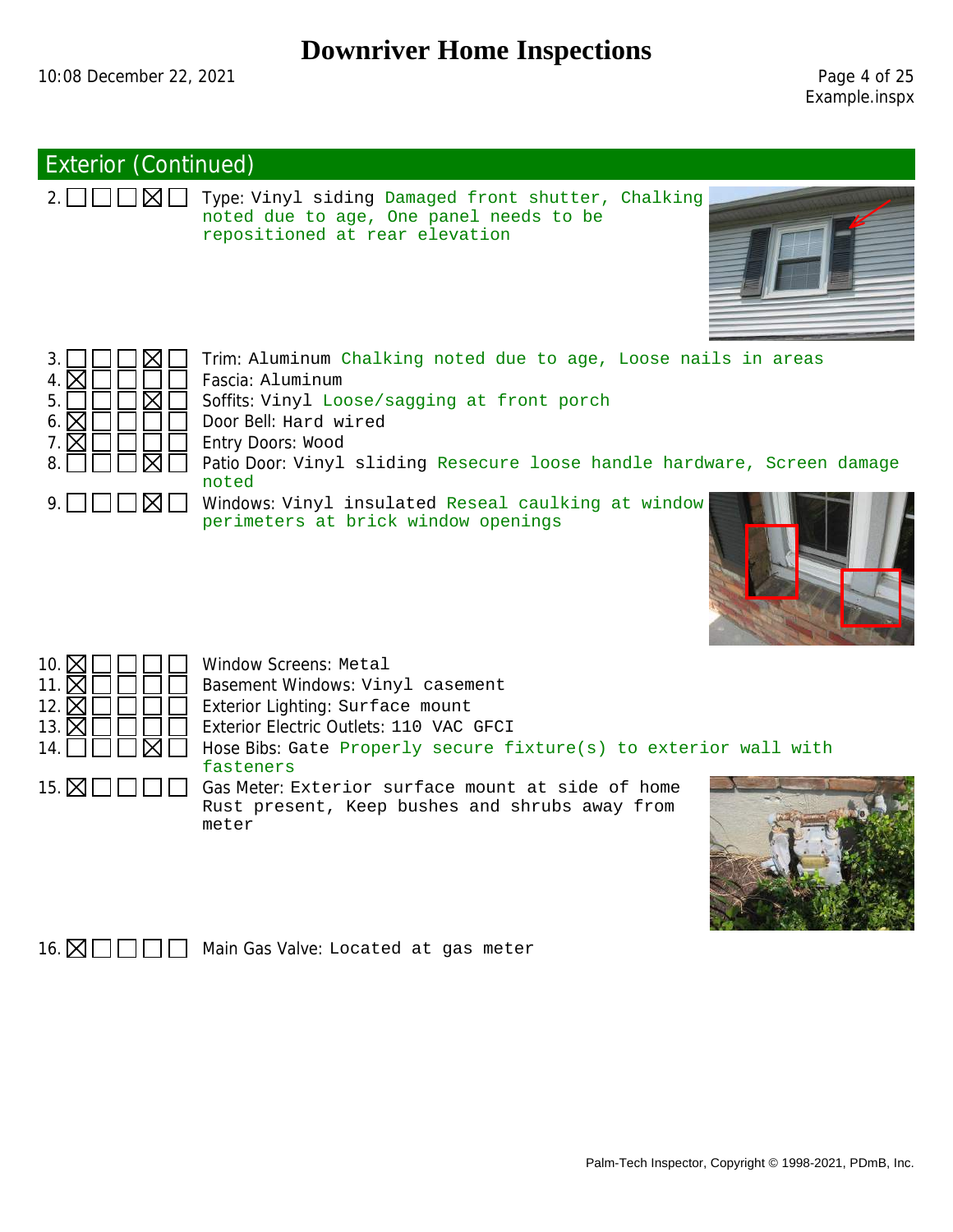#### Roof

A NP NI M D

Main Roof Surface -

1. Method of Inspection: On roof





2.  $\boxtimes$   $\Box$   $\Box$  Unable to Inspect: 0%<br>3.  $\boxtimes$   $\Box$   $\Box$  Material: Fiberglas. Material: Fiberglass shingle

4. Type: Gable

5. Approximate Age: 5

6.  $\boxtimes \square \square \square$  Flashing: Metal

 $7. \boxtimes \square \square \square$  Plumbing Vents: Copper  $8. \boxtimes \square \square \square$  Electrical Mast: Underground utilities  $9. \Box$   $\Box$   $\Box$   $\Box$  Gutters: Aluminum Loose nails, Sagging gutters at front and rear







10.  $\boxtimes \square \square \square$  Downspouts: Aluminum<br>11.  $\square \square \boxtimes \square$  Leader/Extension: Splas Leader/Extension: Splash blocks Splash block(s) not properly installed





13.  $\Box$   $\Box$   $\Box$  Flue/Flue Cap: Clay tile Weather cap obstructed view of flue

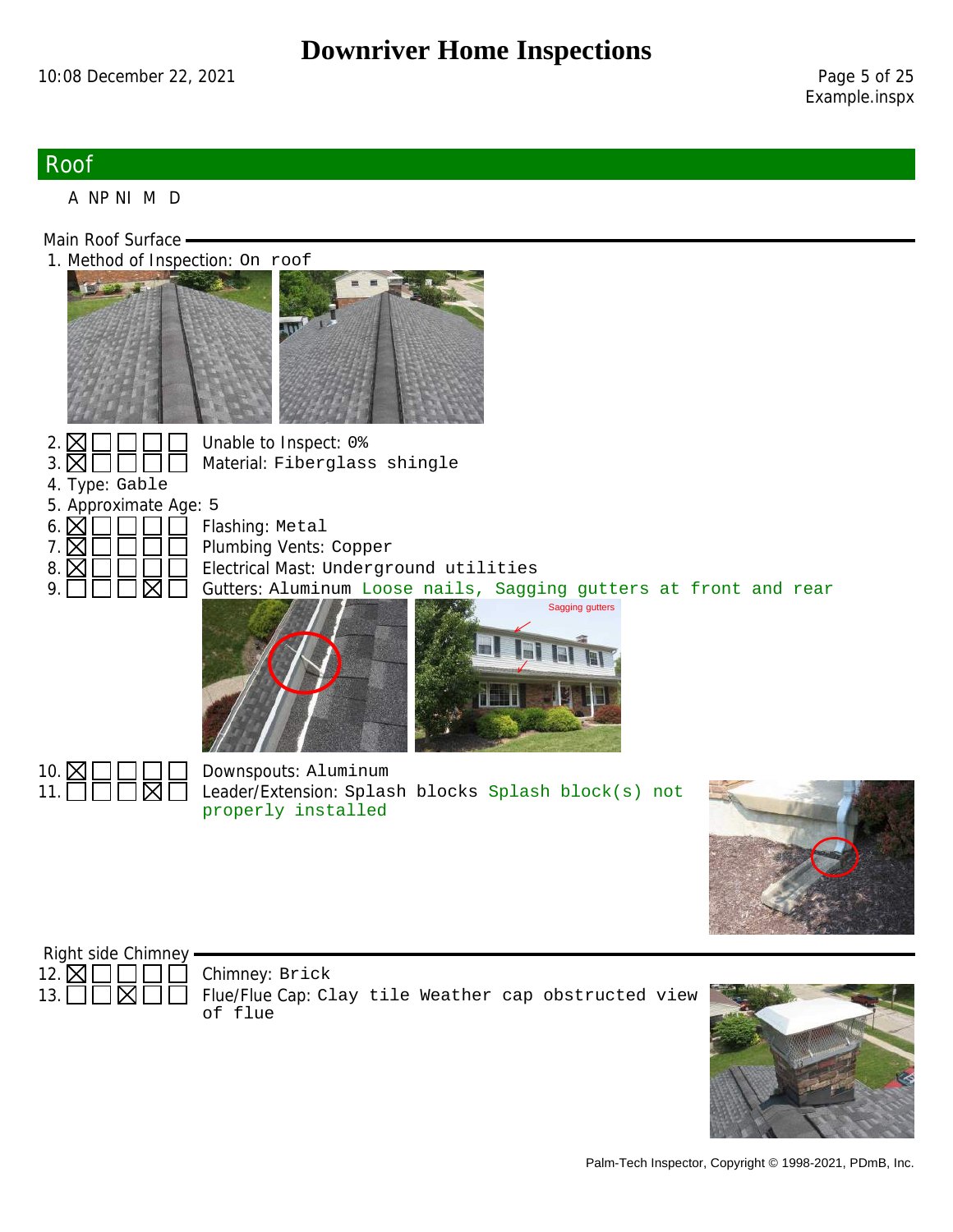## Roof (Continued)

14.  $\boxtimes \square \square \square$  Chimney Flashing: Galvanized

#### Garage

A NP NI M D

#### Attached Garage

1. Type of Structure: Attached Car Spaces: 2

2.  $\boxtimes$   $\Box$   $\Box$   $\Box$  Garage Doors: Insulated aluminum 3.  $\boxtimes$   $\Box$   $\Box$   $\Box$  Door Operation: Mechanized  $3. \boxtimes \square \square \square \square$  Door Operation: Mechanized 4.  $\boxtimes \square \square \square \square$  Door Opener: Overhead Doo: 4.  $\boxtimes$   $\Box$   $\Box$  Door Opener: Overhead Door<br>5.  $\boxtimes$   $\Box$   $\Box$  Exterior Surface: Brick venee 5.  $\boxtimes$   $\Box$   $\Box$  Exterior Surface: Brick veneer<br>6.  $\boxtimes$   $\Box$   $\Box$  Roof: Asphalt shingle 6. Roof: Asphalt shingle  $7. \boxtimes \square \square \square$  Roof Structure: 2x6 Rafter  $8. \Box$   $\Box$   $\Box$   $\Box$  Service Doors: Wood Wood rot at bottom of door and frame



| 9. $\triangleright$ | Ceiling: Drywall                                                       |
|---------------------|------------------------------------------------------------------------|
| 10.                 | Walls: Drywall Hole(s) noted in walls                                  |
| 11.                 | Floor/Foundation: Poured concrete Minor floor cracks noted-seal cracks |
| 12. $\nabla$        | Hose Bibs: Gate                                                        |
| 13.                 | Electrical: 110 VAC Fluorescent lighting missing covers and lenses     |
| 14.                 | Smoke Detector:                                                        |
| 15. $\nabla$        | Windows: Vinyl Insulated                                               |
| 16. $\nabla$        | Gutters: Aluminum                                                      |
| 17. $\nabla$        | Downspouts: Aluminum                                                   |
|                     |                                                                        |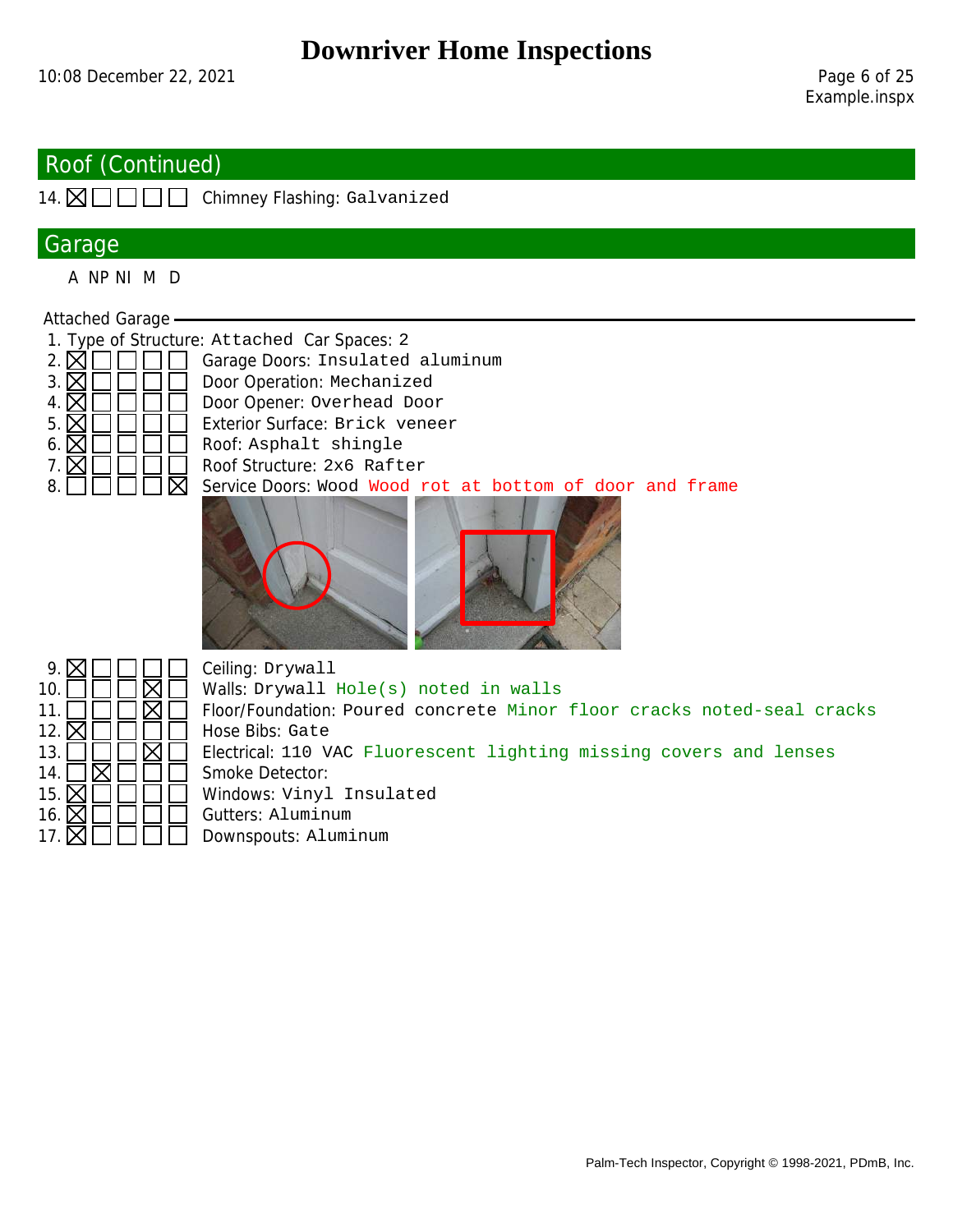#### **Electrical**

A NP NI M D

1. Service Size Amps: 200 Volts: 120/240 VAC

 $2. \times 1$  || || || || Service: Aluminum



3.  $\Box$   $\Box$   $\Box$   $\Box$  120 VAC Branch Circuits: Copper and aluminum Evaluation by a licensed electrician is recommended, See aluminum wiring notes below 240 VAC Branch Circuits: Copper

> Aluminum Wiring: Present at several circuits Aluminum branch wiring has had a history of problems relating to poor connections due to galvanic corrosion, dissimilar metals, brittle conductors and type of aluminum alloy used during the time period of 1965 through 1972. These problems create unsatisfactory conditions at connections and splice locations and therefore create potential fire hazards. Recommend wiring update for aluminum wiring by a licensed electrician, Circuits are recommended to be upgraded with special compression type connectors at splices and branch circuits to reduce the potential risks of aluminum branch wiring.(Cop-Alum Crimp System)





 $6. \boxtimes \square \square \square$  Conductor Type: Romex, Non-metallic sheathed cable  $7. \boxtimes \square \square \square$  Ground: Plumbing and rod in ground  $8. \times 1$  || || || Smoke Detectors: Hard wired with battery back up and light

 $9. \boxtimes \square \square \square \square$  Manufacturer: Cutler-Hammer



10. Maximum Capacity: 200 Amps 11.  $\boxtimes \square \square \square$  Main Breaker Size: 200 Amps 12.  $\boxtimes \square \square \square \square$  Breakers: Copper 13.  $\boxtimes \square \square \square \square$  AFCI: 110 volt 14.  $\boxtimes \square \square \square \square$  GFCI: Present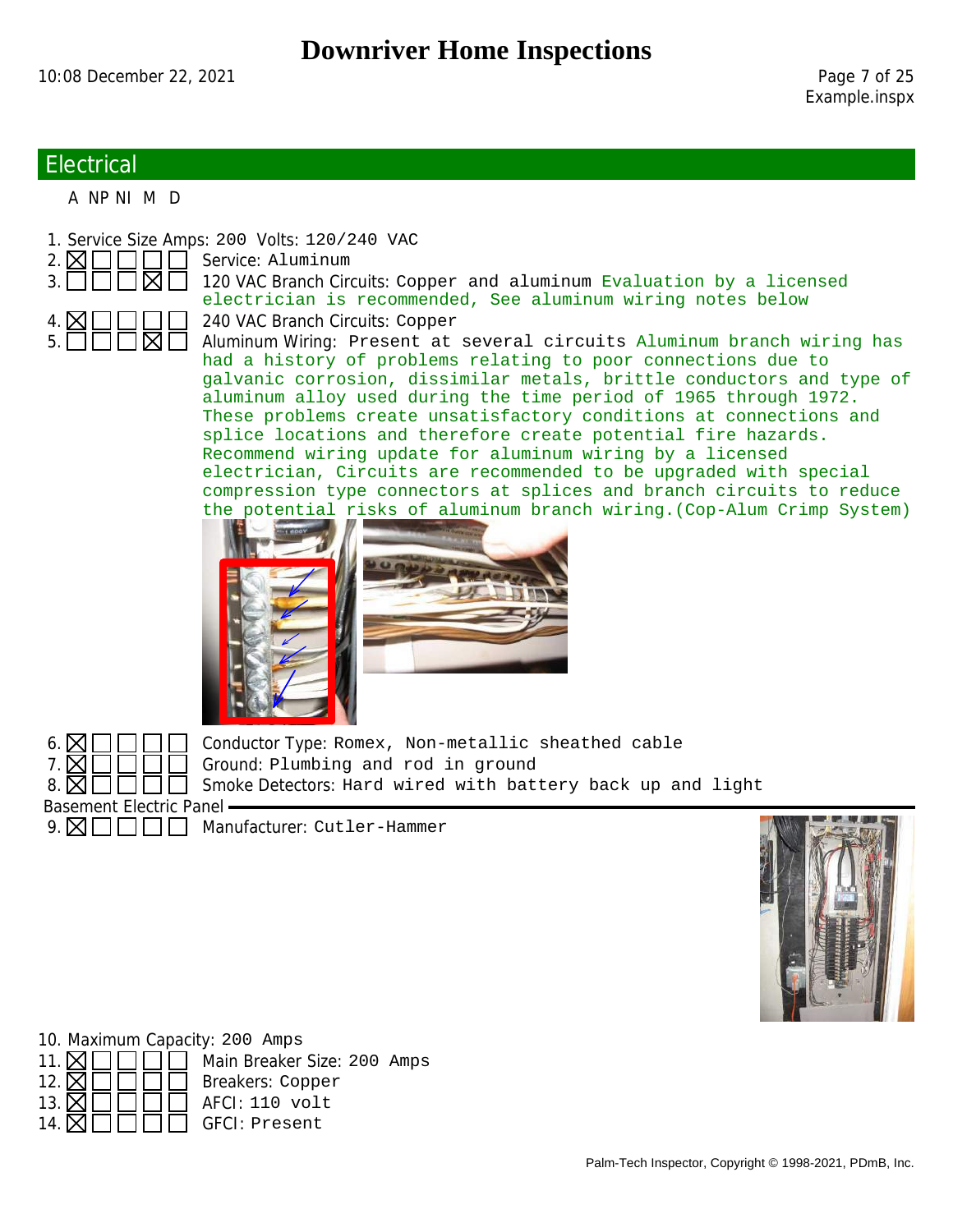Example.inspx

#### Electrical (Continued)

15. Is the panel bonded?  $\odot$  Yes  $\odot$  No

## Attic

A NP NI M D

Attached Garage Attic

- 1. Method of Inspection: In the attic
- $2. \boxtimes \square \square \square$  Unable to Inspect: 15% Safety and footing
- 3.  $\boxed{\phantom{1}1\phantom{1}}$  Roof Framing: 2x3/4 Truss Wood blocking components missing at chimney perimeter
- $4. \Box \Box \Box \boxtimes \Box$  Sheathing: Plywood Water stains and slight damage present, Areas of sheathing have been repaired





- $5. \boxtimes \square \square \square$  Ventilation: Ridge and soffit vents 6.  $\boxtimes$   $\Box$   $\Box$  Insulation: Fiberglass loose fill 7.  $\boxtimes$   $\Box$   $\Box$  Insulation Depth: 4" 7. Insulation Depth: 4"
- 8. **△** □ □ □ □ Wiring/Lighting: 110 VAC

Main Attic



10.  $\mathbb{Z} \cap \mathbb{Z} \cap \mathbb{Z}$  Unable to Inspect: 10% Safety and footing

12.  $\Box$   $\Box$   $\Box$  Sheathing: Plywood Poor repair at 2 areas near ridge at rear slope - No H clips installed and repair only spanned one truss - Recommend additional support be installed

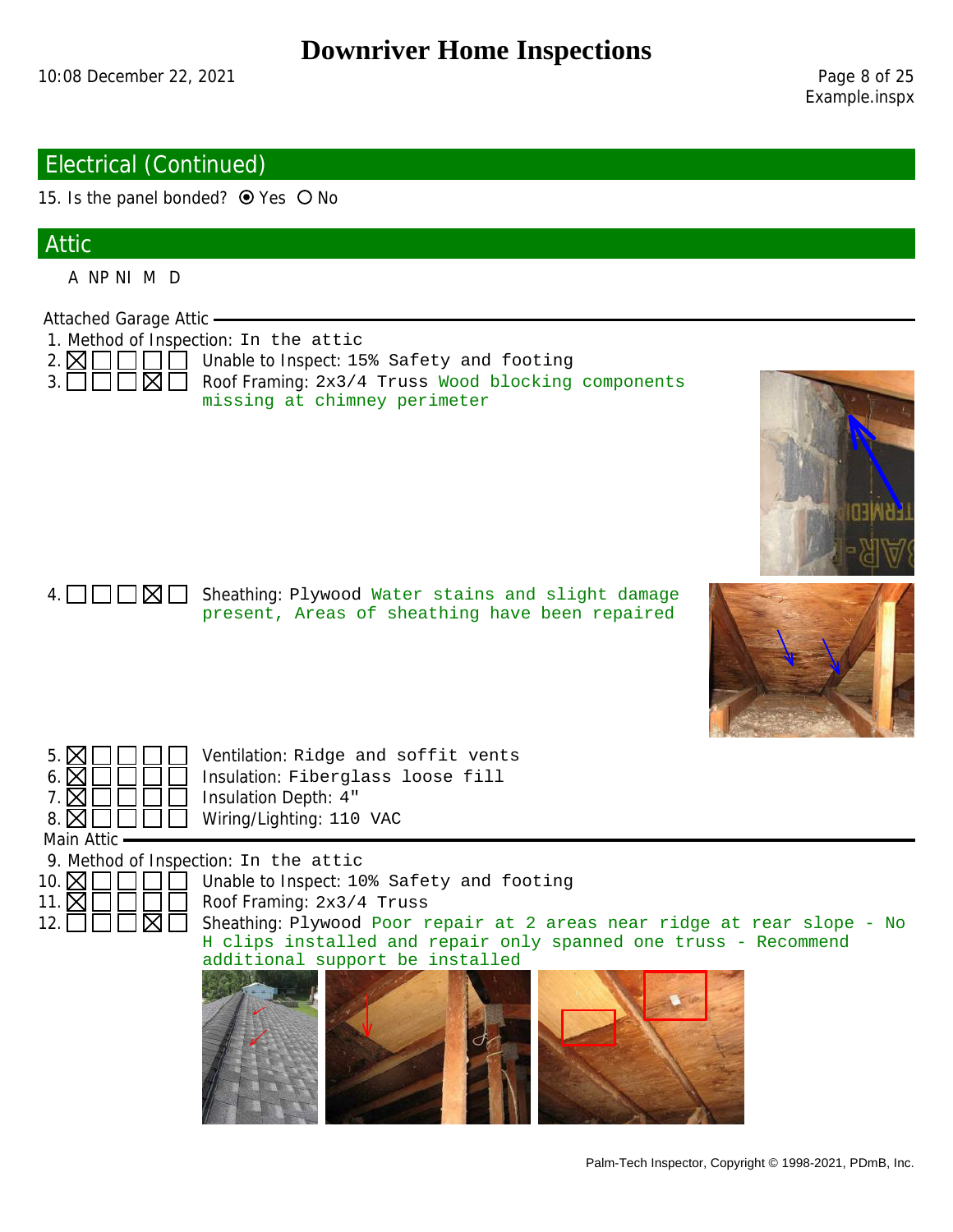## Attic (Continued)

| $13.$ $\boxtimes$ $\Box$ $\Box$ $\Box$ $\Box$ $\Box$ |  |
|------------------------------------------------------|--|
| 14. $\times$ $\Box$ $\Box$ $\Box$                    |  |
| 15. $\tt M\n$                                        |  |

13. Ventilation: Gable vent(s), Ridge vent(s) Insulation: Fiberglass loose fill Insulation Depth: 6"

## **Structure**

A NP NI M D



 $1. \boxtimes \square \square \square$  Structure Type: Wood frame  $2. \boxtimes \square \square \square$  Foundation: Poured concrete  $3. \boxtimes \square \square \square$  Differential Movement: Slight settlement present Minor settlement at front porch, Cracks will require monitoring



 $5. \boxtimes \square \square \square$  Bearing Walls: Wood frame

6.  $\Box$   $\Box$   $\Box$   $\Box$  Joists/Trusses: 2x10 Areas not visible due to ceiling finishes or other obstructions, Framing joist near fireplace chimney shows evidence of previous termite infestation - No repairs required, Seal penetration as required







 $7. \boxtimes \square \square \square \square$  Piers/Posts: Steel posts Stairs/Handrails: Wood stairs with wood handrails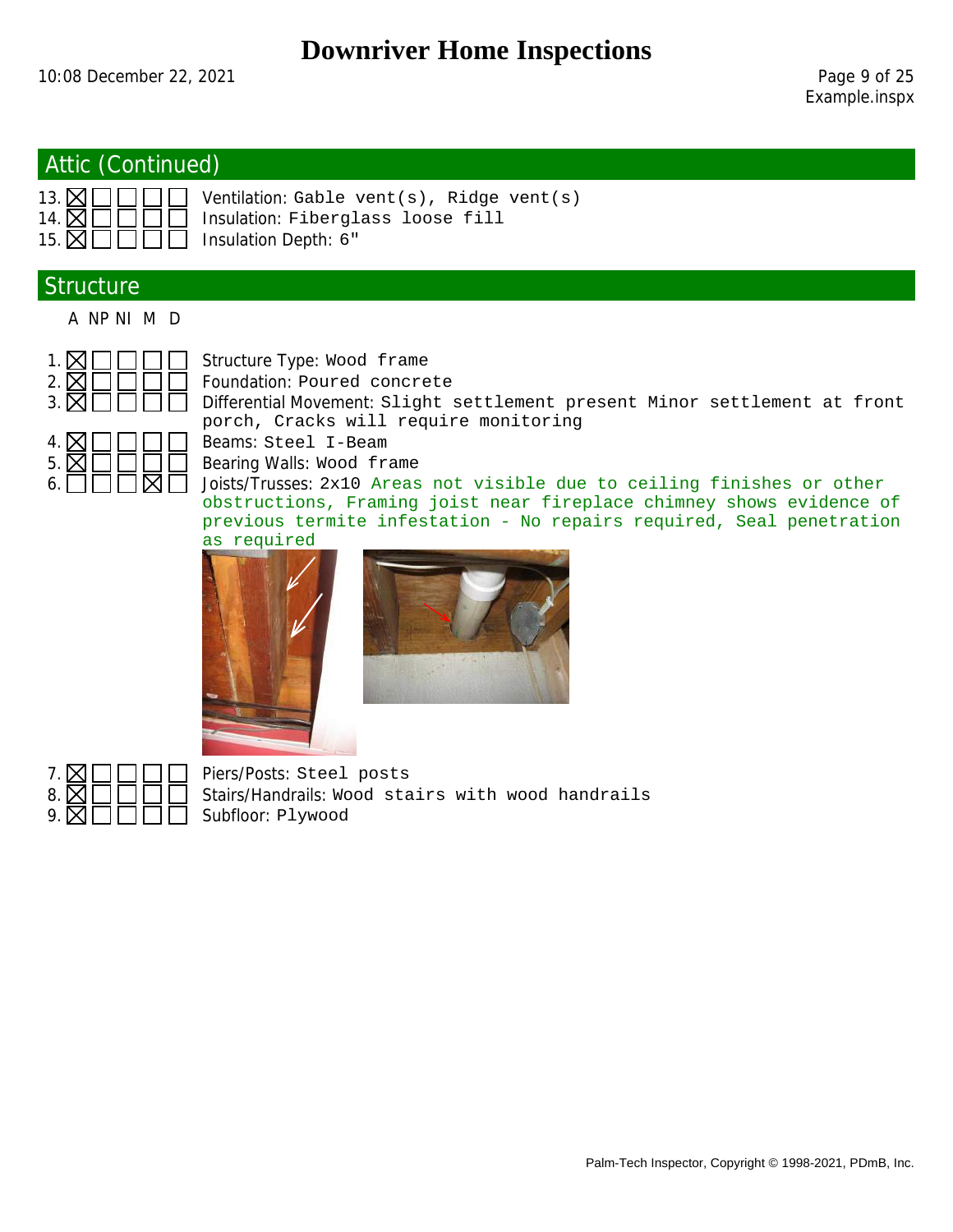#### **Basement**

A NP NI M D

Main Basement -

 $1. \boxtimes \square \square \square$  Unable to Inspect: 0%





 $2. \times \square \square \square$  Ceiling: Suspended Acoustical System Evidence of past water staining  $4. \Box \Box \Box \boxtimes \Box$  Floor: Carpet Carpet stains noted  $5. \boxtimes \square \square \square$  Floor Drain: Surface drain  $6. \boxtimes \square \square \square$  Doors: Hollow wood  $7. \boxtimes \square \square \square$  Windows: Vinyl casement  $8. \Box$   $\Box$   $\Box$  Electrical: 110 VAC Loose junction boxes, missing and mis-sized covers, extension cord wiring to projector





 $9. \boxtimes \square \square \square$  HVAC Source: Air exchange ventilation 10.  $\boxtimes \square \square \square$  Insulation: Fiberglass insulation at rim joist areas Sump Pump: Submerged 13.  $\boxtimes \square \square \square$  Basement Stairs/Railings: Wood stairs with wood handrails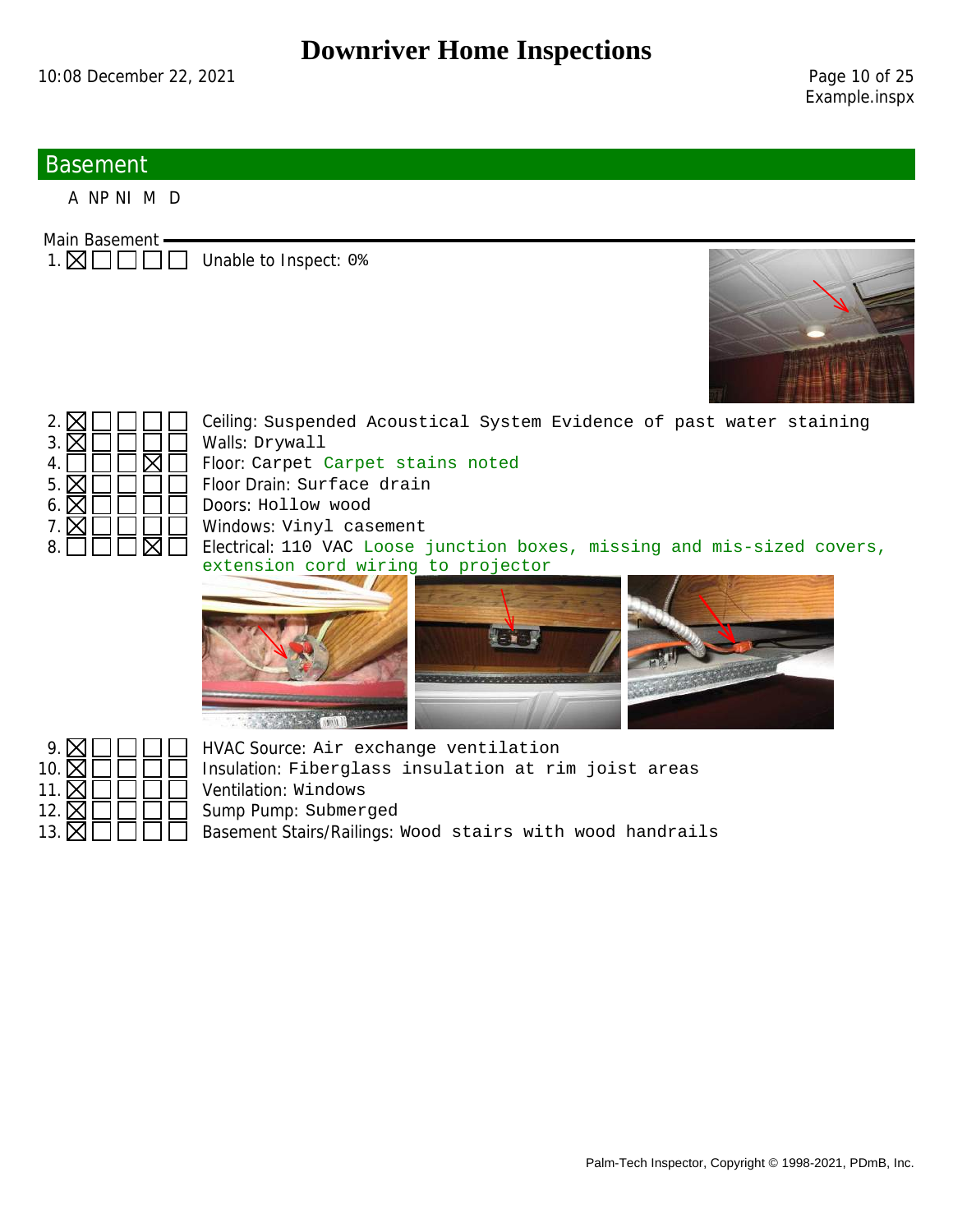## Air Conditioning

A NP NI M D



- $1. \boxtimes \square \square \square$  A/C System Operation: Appears serviceable
	-
	-
- $2. \boxtimes \square \square \square$  Condensate Removal: Plastic tubing
- $3. \boxtimes \square \square \square \square$  Exterior Unit: Pad mounted



#### 4. Manufacturer: Rheem

- 5. Area Served: Whole house Approximate Age: 7
- 6. Fuel Type: 110 VAC Temperature Differential: 16 degrees
- 7. Type: Central  $A/C$  Capacity: 3 Ton<br>8.  $\boxtimes \square \square \square$  Visible Coil: Copper o
- 8.  $\boxtimes$   $\Box$   $\Box$   $\Box$  Visible Coil: Copper core with aluminum fins 9.  $\boxtimes$   $\Box$   $\Box$  Refrigerant Lines: Serviceable condition
- $9. \boxtimes \square \square \square$  Refrigerant Lines: Serviceable condition<br>10.  $\boxtimes \square \square \square$  Electrical Disconnect: Breaker disconnect
- 10.  $\boxtimes$   $\Box$   $\Box$  Electrical Disconnect: Breaker disconnect<br>11.  $\boxtimes$   $\Box$   $\Box$  Exposed Ductwork: Metal
	- Exposed Ductwork: Metal
- 12.  $\boxtimes \square \square \square \square$  Blower Fan/Filters: Direct drive with electronic filter
- 13.  $\boxtimes \square \square \square \square$  Thermostats: Single Zone

## **Heating System**

A NP NI M D

Basement Heating System

 $1. \boxtimes \square \square \square$  Heating System Operation: Appears functional



- 2. Manufacturer: Ducane
- 3. Type: Forced air Capacity: 100,000 BTUHR
- 4. Area Served: Whole house Approximate Age: 6
- 5. Fuel Type: Natural gas
- $6. \boxtimes \square \square \square \square$  Heat Exchanger: 5 Burner
- 7. Unable to Inspect: 20%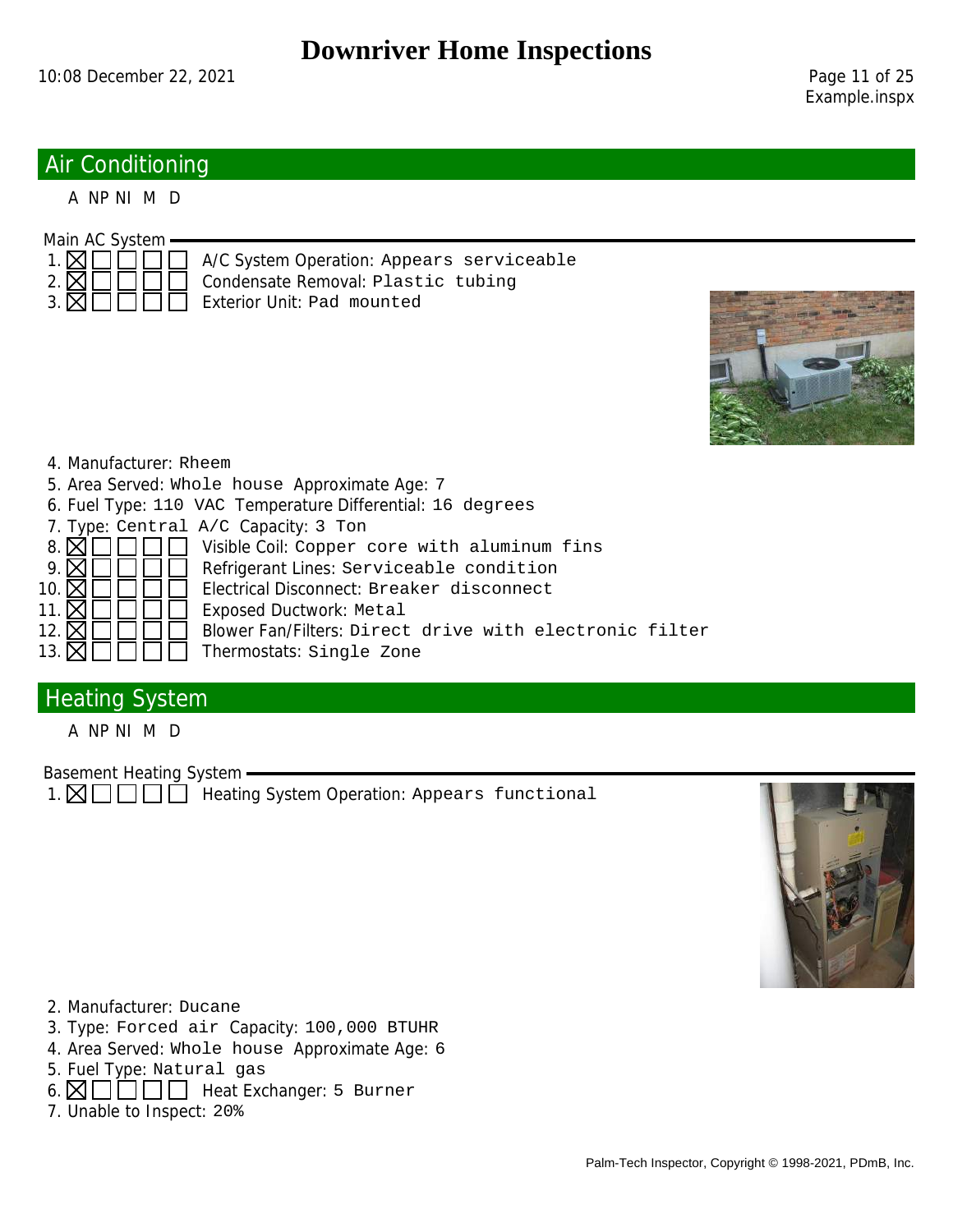## Heating System (Continued)



8.  $\boxtimes$   $\Box$   $\Box$  Blower Fan/Filter: Direct drive with electronic filter 9.  $\boxtimes$   $\Box$   $\Box$  Distribution: Metal duct  $9. \boxtimes \square \square \square$  Distribution: Metal duct 10.  $\boxtimes \square \square \square$  Draft Control: Automatic Draft Control: Automatic 11.  $\boxtimes \square \square \square$  Flue Pipe: Double wall 12.  $\boxtimes \square \square \square$  Controls: Limit switch  $13. \Box \Box \Box \Box \boxtimes$  Humidifier: General Inoperative - Requires service/replacement 14.  $\boxtimes \square \square \square$  Thermostats: Single Zone

15. Suspected Asbestos: No

## Fireplace/Wood Stove

A NP NI M D

Family Room Fireplace

|  |  |  |  |  |  | $1. \boxtimes \square \square \square$ Fireplace Construction: Masonry |  |
|--|--|--|--|--|--|------------------------------------------------------------------------|--|
|--|--|--|--|--|--|------------------------------------------------------------------------|--|

| 2. Type: Wood burning |                            |
|-----------------------|----------------------------|
| 3 I                   | Fireplace Insert: Standard |
|                       | Smoke Chamber: Brick       |
| 5 <sub>1</sub>        | Flue: Clay tile            |
|                       | Damper: Metal              |
| 7.1                   | Hearth: Raised             |
|                       |                            |

#### Plumbing

A NP NI M D

| 2. | X   |  |  |  |
|----|-----|--|--|--|
| 3. | (X) |  |  |  |
| 4  |     |  |  |  |

Service Line: Copper Main Water Shutoff: Basement Water Lines: Copper Drain Pipes: Cast iron, Copper Pitting cast iron drain piping stack replace affected sections where required





Service Caps: Accessible Gas Service Lines: Black Iron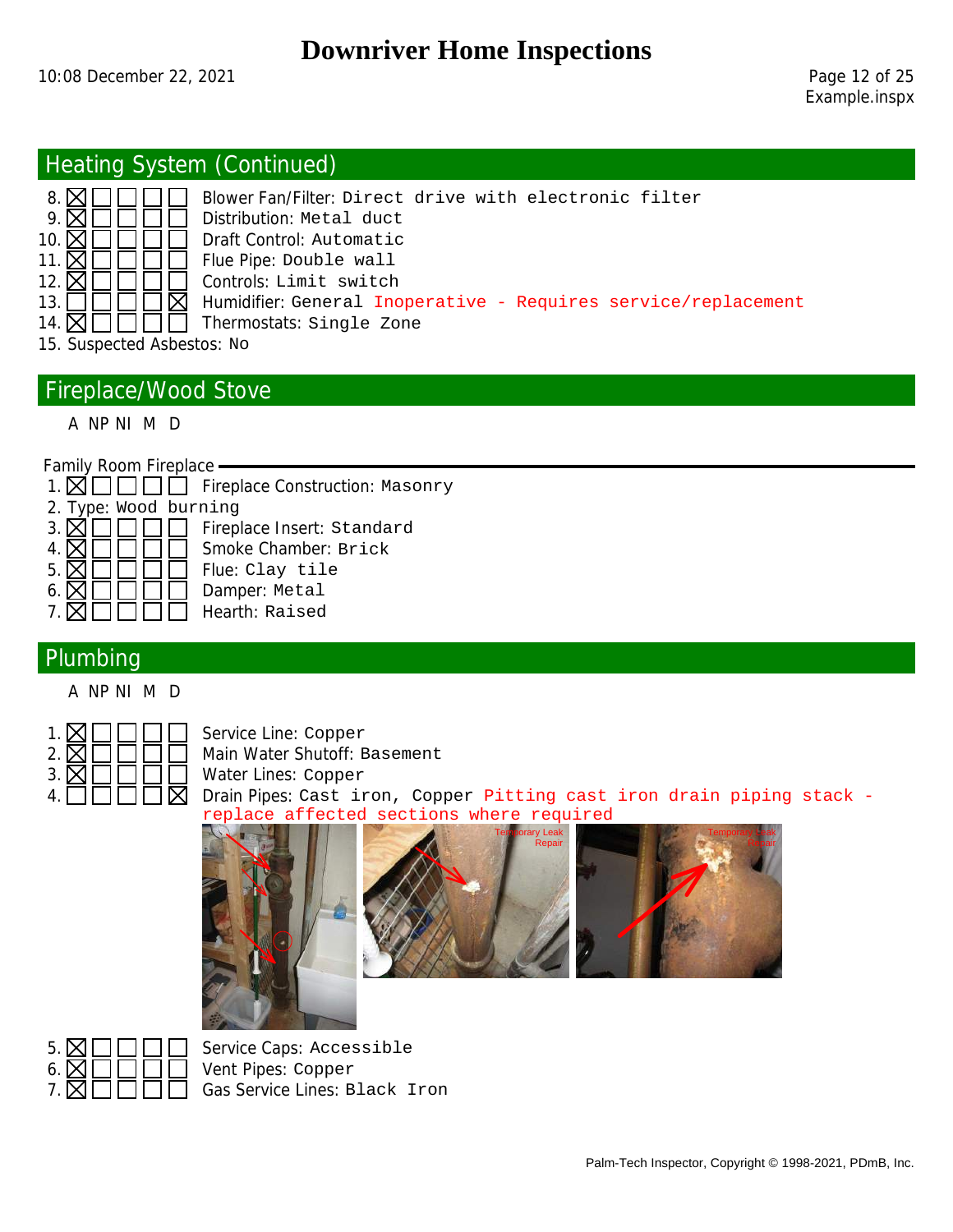## Plumbing (Continued)

Utility Room Water Heater

- 8.  $\boxtimes$   $\Box$   $\Box$  Water Heater Operation: Functional at time of inspection
- 9. Manufacturer: Ruud
- 10. Type: Natural gas Capacity: 40 Gal.
- 11. Approximate Age: 9 Area Served: Whole house
- $12. \ \ \boxtimes \ \square \ \square \ \square$  Flue Pipe: Single wall metal
- 13.  $\overline{\boxtimes}$   $\overline{\square}$   $\overline{\square}$   $\overline{\square}$  TPRV and Drain Tube: Brass/Copper

#### Bathroom

A NP NI M D

| Master Bathroom     |                                                               |
|---------------------|---------------------------------------------------------------|
|                     | Ceiling: Drywall                                              |
|                     | Walls: Drywall                                                |
|                     | Floor: Laminated flooring Gapping noted in planks             |
| 4.                  | Doors: Hollow wood                                            |
| 5.                  | Windows: Vinyl Insulated                                      |
| 6.                  | Electrical: GFCI                                              |
|                     | Counter/Cabinet: Wood                                         |
| 8. $\triangleright$ | Sink/Basin: One piece sink/counter top                        |
| 9. $\triangleright$ | Faucets/Traps: Delta                                          |
|                     | Shower/Surround: Ceramic tile Leaking at corner of door frame |
|                     |                                                               |



| 11.<br>12. $\triangleright$<br>13.1 | Toilets: Porcelain<br>HVAC Source: Air exchange ventilation<br>Ventilation: Window |
|-------------------------------------|------------------------------------------------------------------------------------|
| 2nd Floor Hall Bathroom             |                                                                                    |
| 14.                                 | Closet: Large Alignment needed at closet doors                                     |
| 15. $\triangleright$                | Ceiling: Drywall                                                                   |
| 16.1                                | Walls: Drywall                                                                     |
| 17.                                 | Floor Laminated flooring Gapping noted in planks                                   |
| 18.                                 | Doors: Hollow wood                                                                 |
| 19. $\triangleright$                | Windows: Vinyl Insulated                                                           |
| 20.                                 | Electrical: GFCI                                                                   |
| 21.1                                | Counter/Cabinet: Wood                                                              |
| 22.                                 | Sink/Basin: One piece sink/counter top                                             |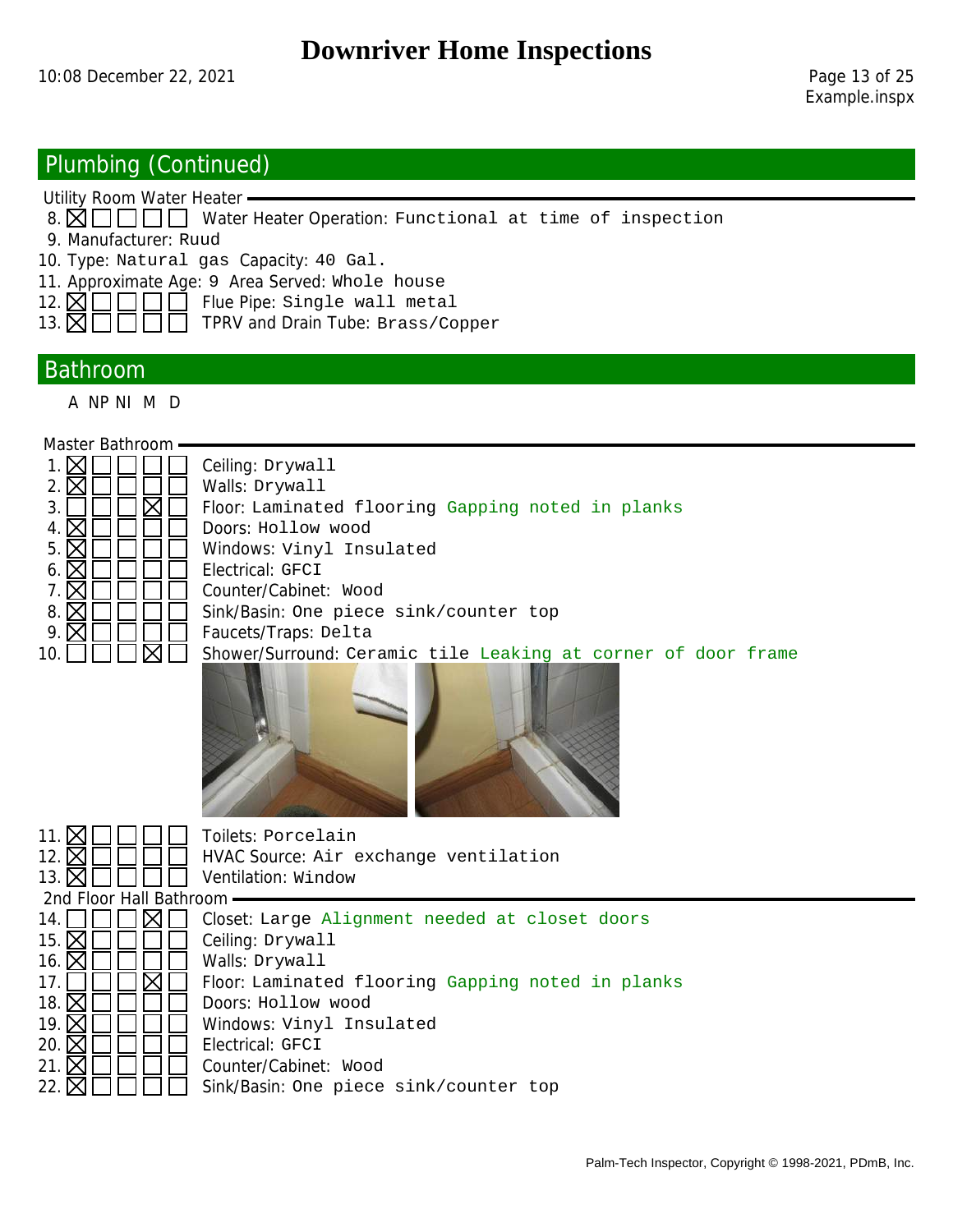## Bathroom (Continued)



23.  $\Box$  $\Box$  $\Box$  $\Box$  $\Box$  $\Box$  $\Box$  Faucets/Traps: Delta fixtures with a metal trap Leaking shower head, Loose trim rings





24.  $\boxtimes$   $\boxed{\square}$   $\boxed{\square}$  Tub/Surround: Porcelain tub and ceramic tile surround 25.  $\boxtimes$   $\square$   $\square$   $\square$  Toilets: Porcelain Toilets: Porcelain 26.  $\mathbb{N}$   $\Box$   $\Box$  HVAC Source: Air exchange ventilation





Sink/Basin: One piece sink/counter top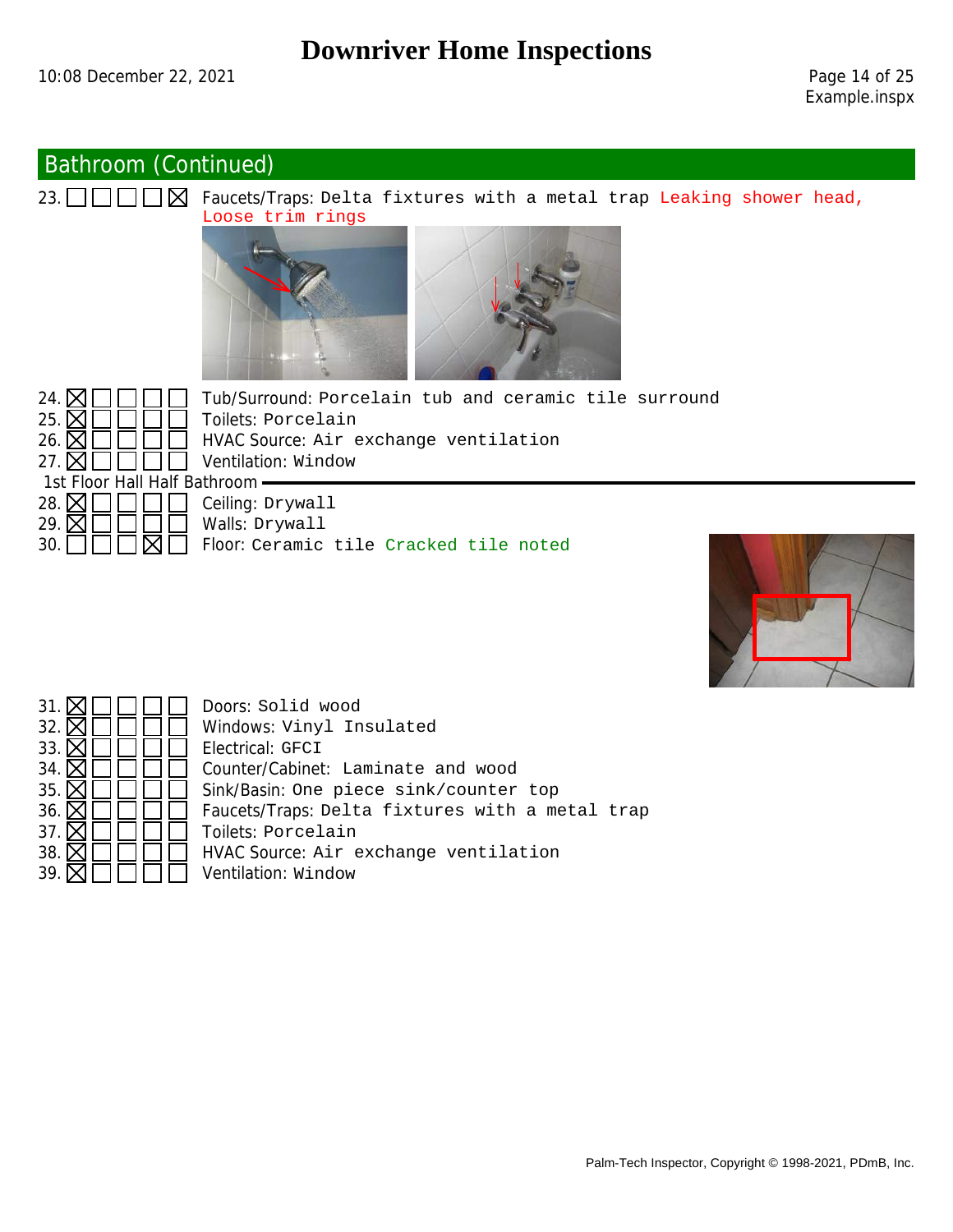## Bedroom

A NP NI M D

| 2nd Floor Master Bedroom -                            |                                                                                   |
|-------------------------------------------------------|-----------------------------------------------------------------------------------|
| 1. $\bowtie$                                          | Closet: Walk In and Large                                                         |
| 2. $\boxtimes$                                        | Ceiling: Drywall                                                                  |
| 3. $\boxtimes$                                        | Walls: Drywall                                                                    |
| 4. $\times$                                           | Floor: Carpet                                                                     |
| $5.\boxtimes$                                         | Doors: Solid wood                                                                 |
| 6. $\boxtimes$                                        | Windows: Vinyl Insulated                                                          |
| 7. $\boxtimes$                                        | Electrical: 110 VAC                                                               |
| 8. $\times$                                           | HVAC Source: Air exchange ventilation                                             |
| 9. $\bowtie$                                          | Smoke Detector: Hard wired with battery back up and light                         |
| Middle Bedroom                                        |                                                                                   |
| 10. $\boxtimes$                                       | Closet: Large                                                                     |
| 11. $\boxtimes$                                       | Ceiling: Drywall                                                                  |
| 12. M                                                 | Walls: Drywall                                                                    |
| 13. <b>×</b>                                          | Floor: Carpet                                                                     |
| 14. $\boxtimes$                                       | Doors: Hollow wood                                                                |
| 15. <b>×</b>                                          | Windows: Vinyl Insulated                                                          |
| 16. <b>×</b>                                          | Electrical: 110 VAC                                                               |
| 17. $\boxtimes$                                       | HVAC Source: Air exchange ventilation                                             |
|                                                       | Smoke Detector: Hard wired with battery back up and light in 2nd floor            |
|                                                       | hallway                                                                           |
| Southeast Bedroom                                     |                                                                                   |
|                                                       |                                                                                   |
|                                                       | Closet: Large                                                                     |
|                                                       | Ceiling: Drywall                                                                  |
| 19. M<br>20. $\times$<br>21. $\times$                 | Walls: Drywall                                                                    |
| 22. $\times$                                          | Floor: Carpet                                                                     |
|                                                       | Doors: Solid wood                                                                 |
| 23. $\boxtimes$<br>24. $\boxtimes$                    | Windows: Vinyl Insulated                                                          |
| 25. $\times$                                          | Electrical: 110 VAC                                                               |
| 26. $\boxtimes$                                       | HVAC Source: Air exchange ventilation                                             |
|                                                       | Smoke Detector: Hard wired with battery back up and light in 2nd floor            |
|                                                       | hallway                                                                           |
| Southwest Bedroom                                     |                                                                                   |
| 28. ⊠□□□                                              | Closet: Large                                                                     |
| 29. $\times$                                          | Ceiling: Drywall                                                                  |
| 30. $\boxtimes$                                       | Walls: Drywall                                                                    |
| 31. $\boxtimes$                                       | Floor: Hardwood                                                                   |
| 32. $\times$                                          | Doors: Hollow wood                                                                |
|                                                       | Windows: Vinyl Insulated                                                          |
|                                                       | Electrical: 110 VAC                                                               |
| 33. $\boxtimes$<br>34. $\boxtimes$<br>35. $\boxtimes$ | HVAC Source: Air exchange ventilation                                             |
| 36. $\boxtimes$                                       | Smoke Detector: Hard wired with battery back up and light in 2nd floor<br>hallway |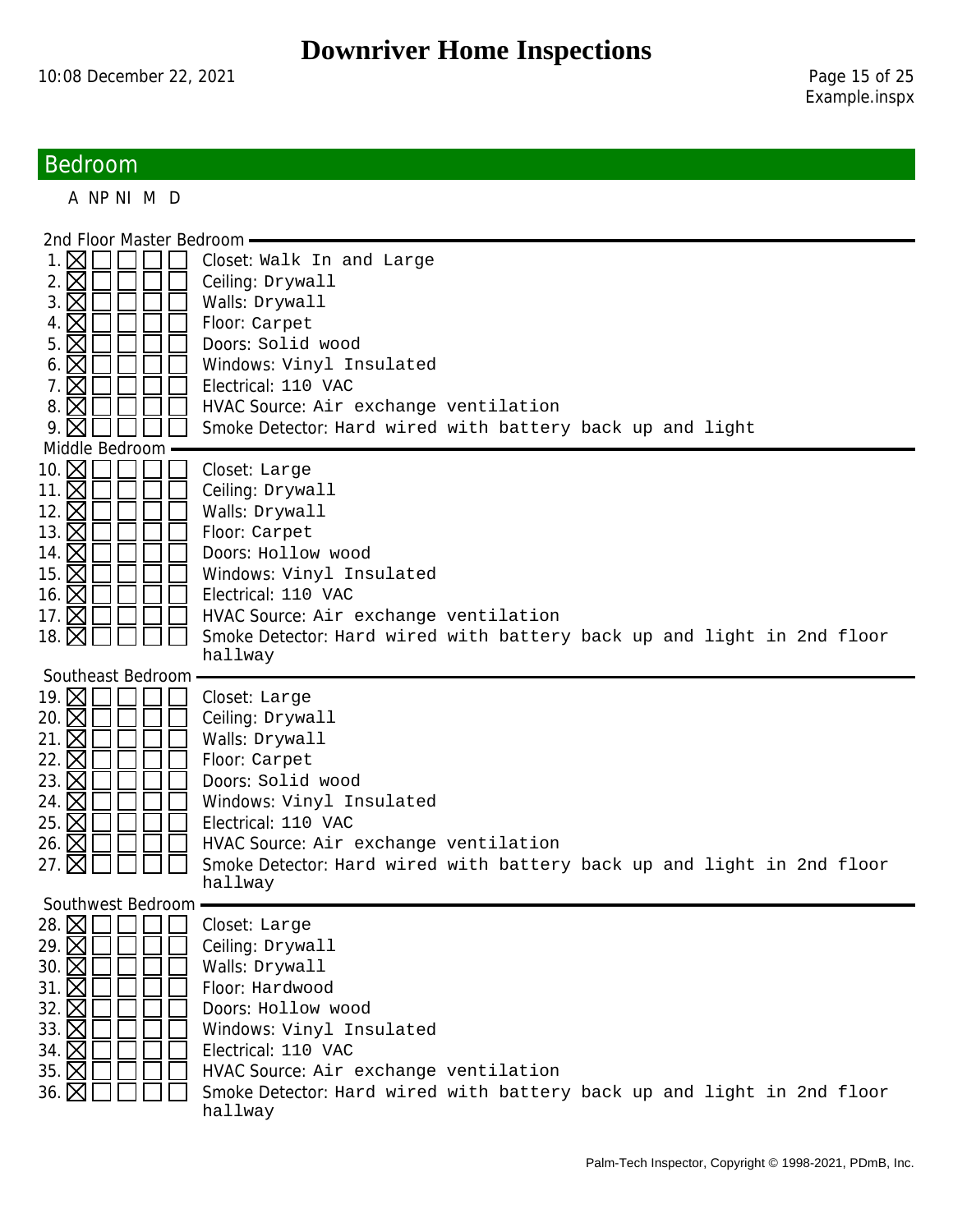Example.inspx

## Kitchen

A NP NI M D

| 1st Floor Kitchen              |                                                                            |                   |
|--------------------------------|----------------------------------------------------------------------------|-------------------|
| $2.\boxtimes$                  | Cooking Appliances: Frigidaire<br>Disposal: General Electric               |                   |
| 3.                             | Dishwasher: Maytag Properly secure the dishwasher                          |                   |
|                                | discharge hose so that it creates a "high loop"                            |                   |
|                                | above the basin drain to minimize food or water<br>backup under dishwasher |                   |
|                                |                                                                            |                   |
|                                |                                                                            |                   |
|                                |                                                                            |                   |
|                                |                                                                            |                   |
| 4. Air Gap Present? O Yes ● No |                                                                            |                   |
| $5. \boxtimes$                 | Refrigerator: Amana                                                        |                   |
| 6.                             | Microwave: General Electric                                                |                   |
|                                | Sink: Stainless Steel Chipping at drain                                    |                   |
| 8.                             | Electrical: 110 VAC GFCI                                                   |                   |
| 9.                             | Plumbing/Fixtures: Stainless Steel                                         |                   |
| 10. $\nabla$                   | Counter Tops: Solid Surface                                                |                   |
| 11. $\mathsf{X}$               | Cabinets: Wood Loose cabinet door hinges                                   |                   |
| 12. $\triangleright$           | Pantry: Large                                                              |                   |
| 13. $\nabla$                   | Ceiling: Drywall                                                           |                   |
| 14. $\mathsf{\overline{X}}$    | Walls: Drywall                                                             |                   |
| 15. $\mathsf{X}$               | Floor: Ceramic tile                                                        |                   |
| 16. $\boxtimes$                | Doors: Hollow wood                                                         |                   |
| 17.                            | Windows: Vinyl Insulated Insulated glass unit seal                         |                   |
|                                | failure                                                                    | <b>BEATTENING</b> |



18.  $\boxtimes \square \square \square$  HVAC Source: Air exchange ventilation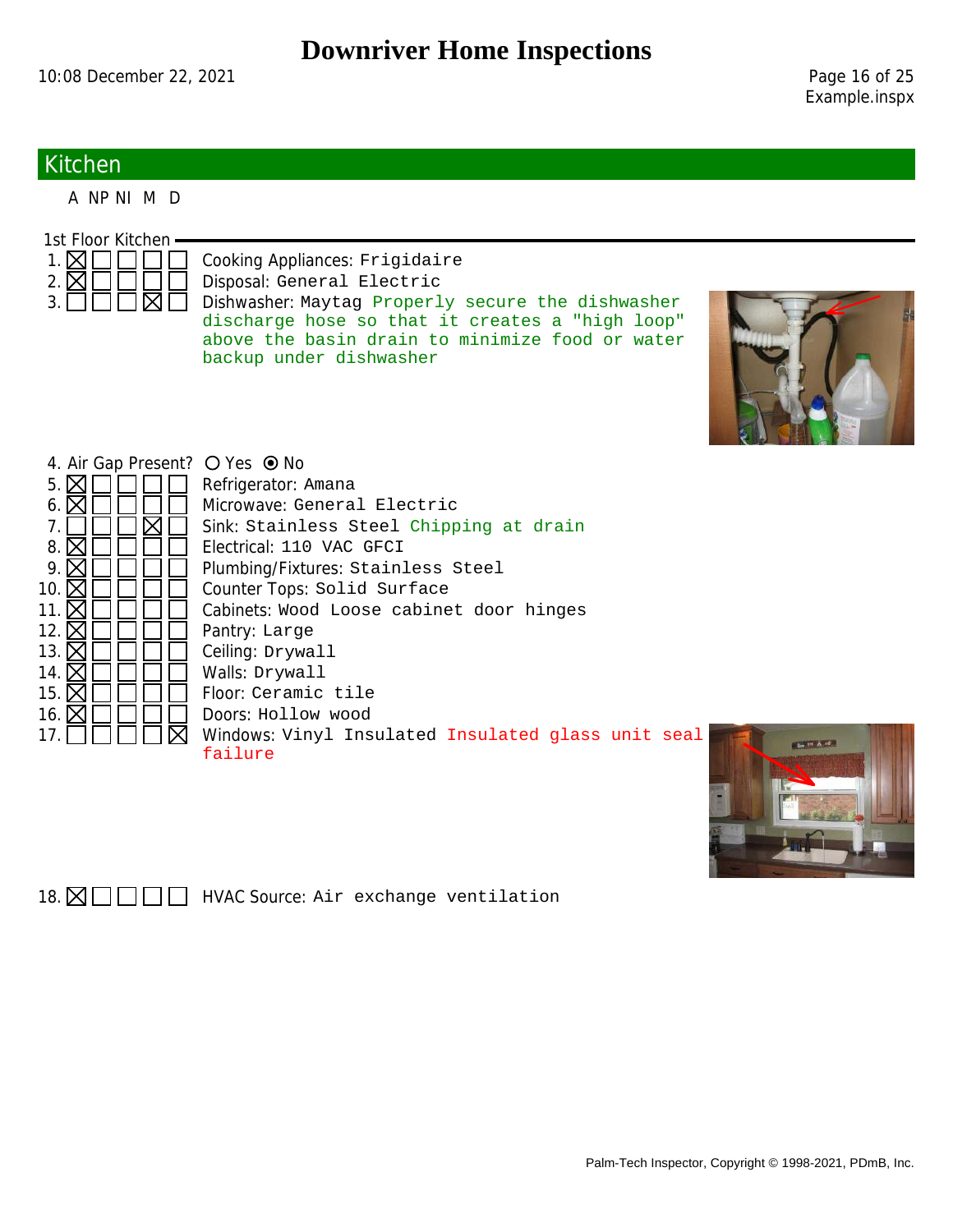Example.inspx

## Living Space

A NP NI M D

1st Floor Living Space

 $1. \Box \Box \Box \boxtimes \Box$  Closet: Various Missing door glides at bypass closet door in Foyer





Floor: Ceramic tile, Carpet, Hadwood Worn wood finish in Family room





 $5. \boxtimes \square \square \square$  Doors: Solid wood Windows: Vinyl Insulated Electrical: 110 VAC Replace missing dimmer switch in Dining room





8.  $\boxtimes$   $\Box$   $\Box$   $\Box$  HVAC Source: Air exchange ventilation<br>9.  $\boxtimes$   $\Box$   $\Box$   $\Box$  Smoke Detector: Hard wired with battery 9. Smoke Detector: Hard wired with battery back up and light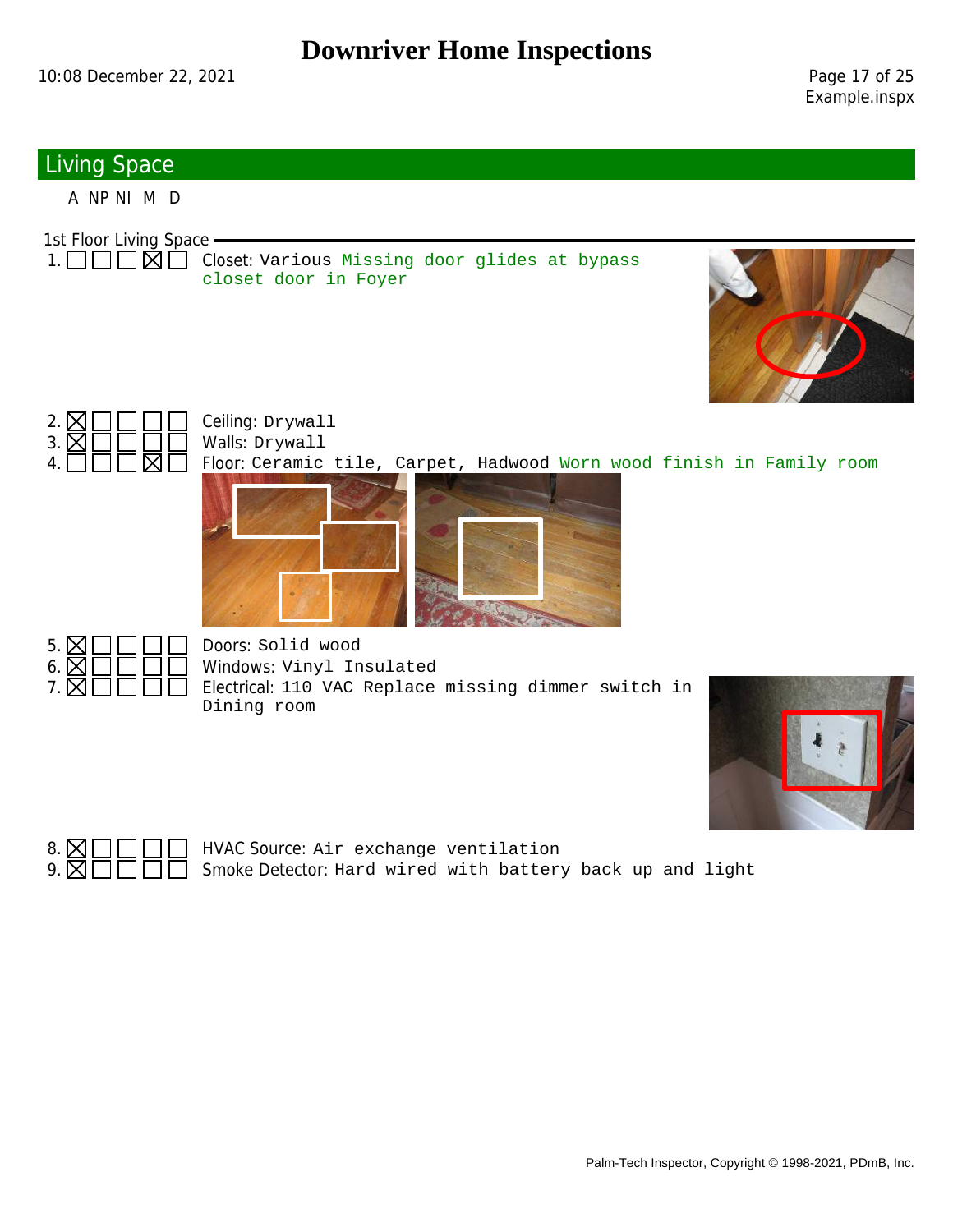## Laundry Room/Area

A NP NI M D

Basement Laundry Room/Area

| Ceiling: Exposed framing                                  |
|-----------------------------------------------------------|
| Walls: Concrete                                           |
| Floor: Poured                                             |
| Doors: Hollow wood                                        |
| Electrical: 110 VAC                                       |
| Smoke Detector: Hard wired with battery back up and light |
| HVAC Source: Air exchange ventilation                     |
| Laundry Tub: Concrete                                     |
| Laundry Tub Drain: Copper                                 |
| Washer Hose Bib: Gate valves                              |
| Washer and Dryer Electrical: 120/240 VAC                  |
| Dryer Vent: Metal flex                                    |
| Washer Drain: Drains to laundry tub                       |
| Floor Drain: Surface drain                                |
|                                                           |

## Final Comments

This is a place to enter any final comments that will appear in the inspection report after the body of the report.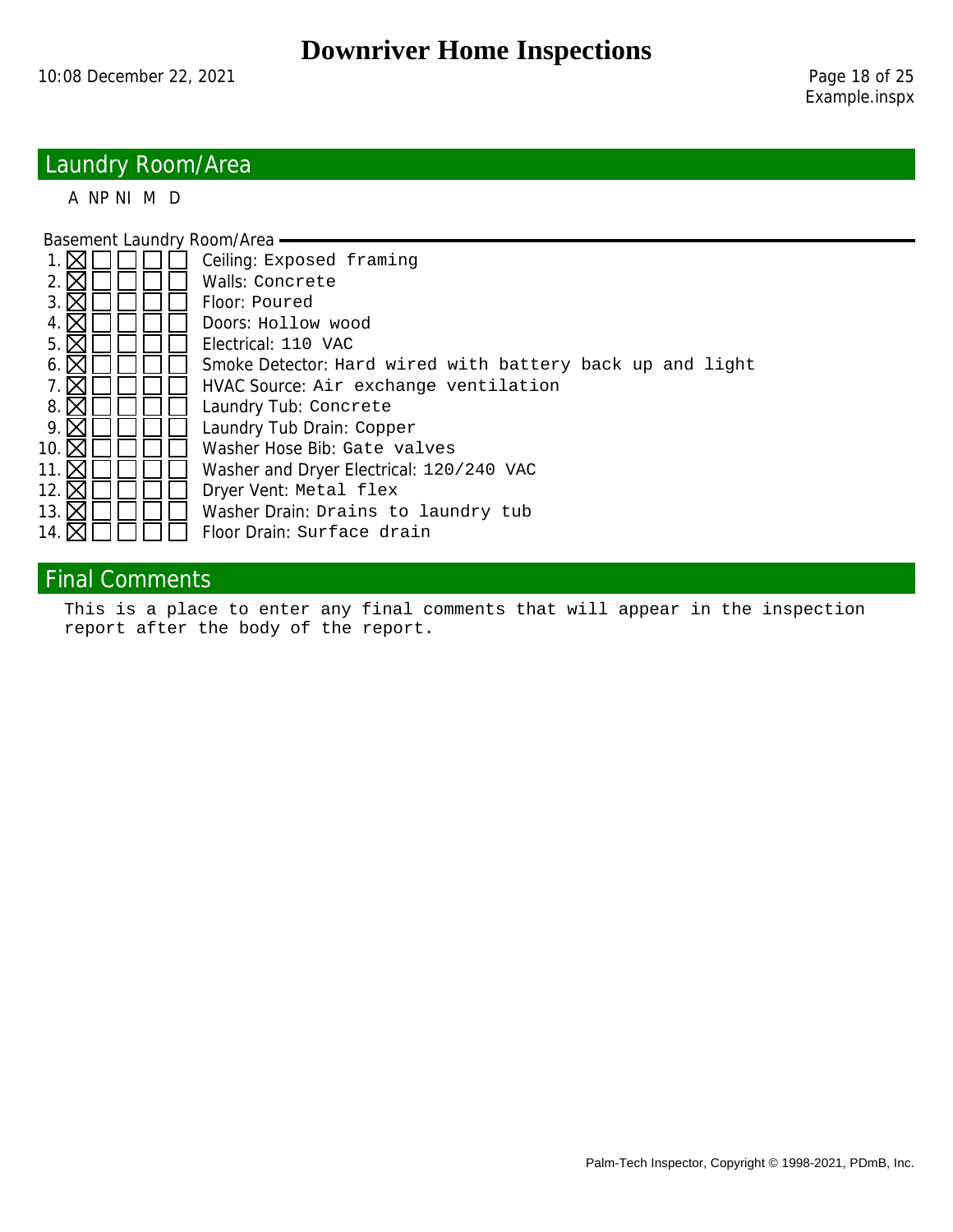#### Marginal Summary

This summary is not the entire report. The complete report may include additional information of concern to the client. It is recommended that the client read the complete report.

#### Lots and Grounds

- 1. Vegetation: Trees, Shrubs Keep plantings trimmed away from foundation and roof areas **Exterior**
- 2. 1st Floor Exterior Surface Type: Brick veneer Some damaged bricks, Recommend sealing brick with penetration sealer products



3. 2nd Floor Exterior Surface Type: Vinyl siding Damaged front shutter, Chalking noted due to age, One panel needs to be repositioned at rear elevation



- 4. Trim: Aluminum Chalking noted due to age, Loose nails in areas
- 5. Soffits: Vinyl Loose/sagging at front porch
- 6. Patio Door: Vinyl sliding Resecure loose handle hardware, Screen damage noted
- 7. Windows: Vinyl insulated Reseal caulking at window perimeters at brick window openings





8. Hose Bibs: Gate Properly secure fixture(s) to exterior wall with fasteners Roof

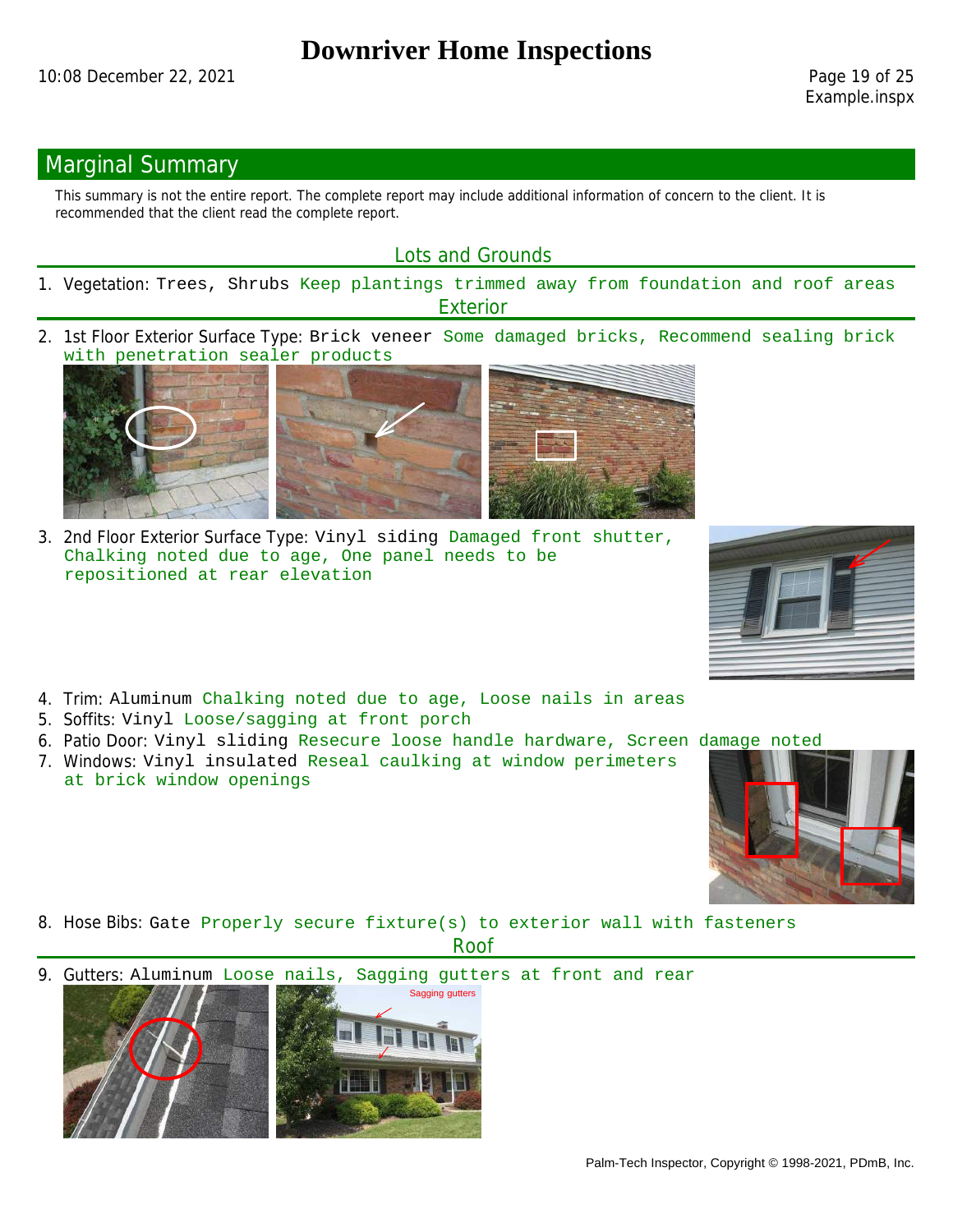Example.inspx

## Marginal Summary (Continued)

10. Leader/Extension: Splash blocks Splash block(s) not properly installed



#### Garage

- 11. Attached Garage Walls: Drywall Hole(s) noted in walls
- 12. Attached Garage Floor/Foundation: Poured concrete Minor floor cracks noted-seal cracks
- 13. Attached Garage Electrical: 110 VAC Fluorescent lighting missing covers and lenses

#### **Electrical**

- 14. 120 VAC Branch Circuits: Copper and aluminum Evaluation by a licensed electrician is recommended, See aluminum wiring notes below
- 15. Aluminum Wiring: Present at several circuits Aluminum branch wiring has had a history of problems relating to poor connections due to galvanic corrosion, dissimilar metals, brittle conductors and type of aluminum alloy used during the time period of 1965 through 1972. These problems create unsatisfactory conditions at connections and splice locations and therefore create potential fire hazards. Recommend wiring update for aluminum wiring by a licensed electrician, Circuits are recommended to be upgraded with special compression type connectors at splices and branch circuits to reduce the potential risks of aluminum branch wiring.(Cop-Alum Crimp System)



Attic

16. Attached Garage Attic Roof Framing: 2x3/4 Truss Wood blocking components missing at chimney perimeter

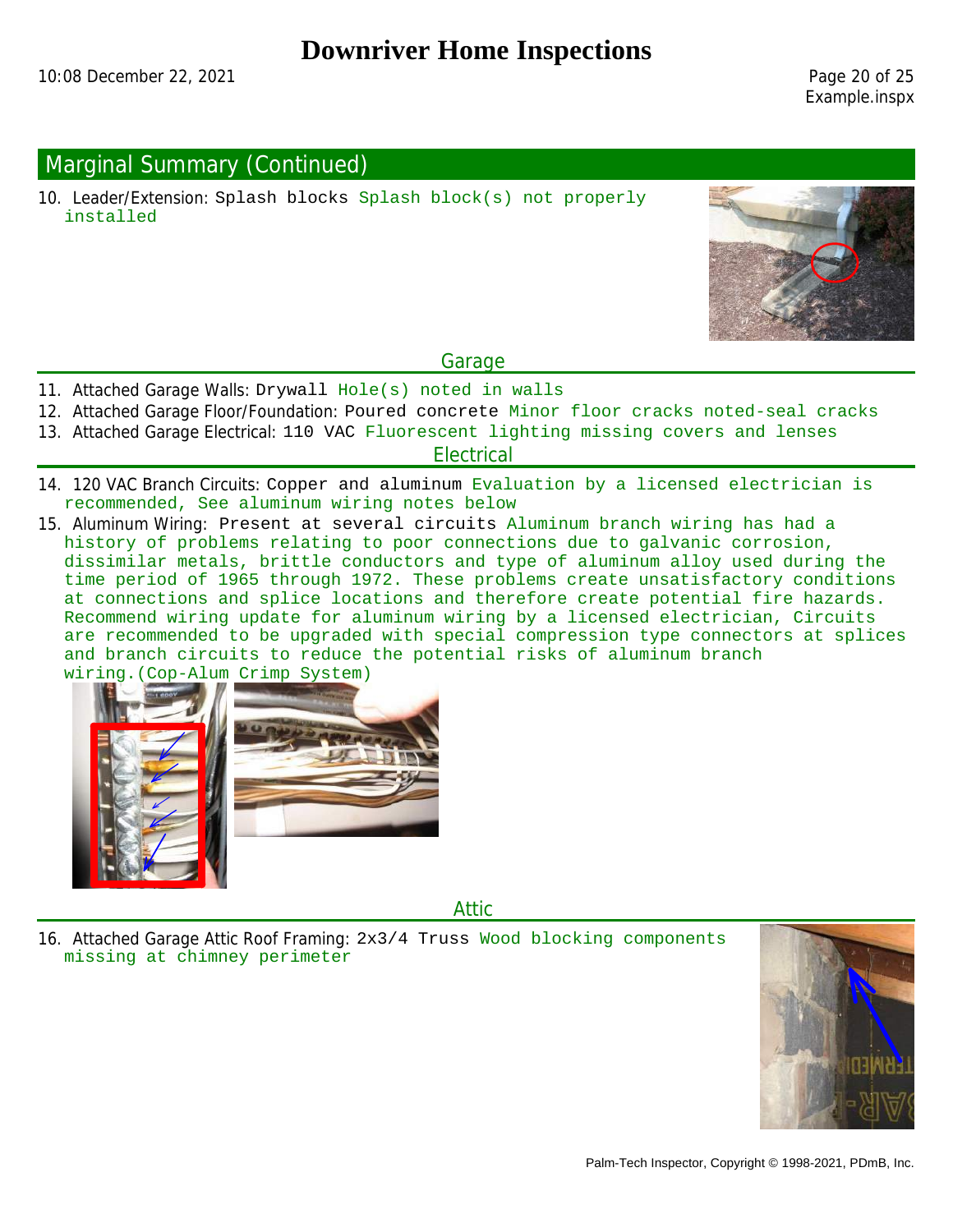Example.inspx

## Marginal Summary (Continued)

17. Attached Garage Attic Sheathing: Plywood Water stains and slight damage present, Areas of sheathing have been repaired



18. Main Attic Sheathing: Plywood Poor repair at 2 areas near ridge at rear slope - No H clips installed and repair only spanned one truss - Recommend additional support be installed



#### **Structure**

19. Joists/Trusses: 2x10 Areas not visible due to ceiling finishes or other obstructions, Framing joist near fireplace chimney shows evidence of previous termite infestation - No repairs required, Seal penetration as required



Basement

- 20. Main Basement Floor: Carpet Carpet stains noted
- 21. Main Basement Electrical: 110 VAC Loose junction boxes, missing and mis-sized covers, extension cord wiring to projector

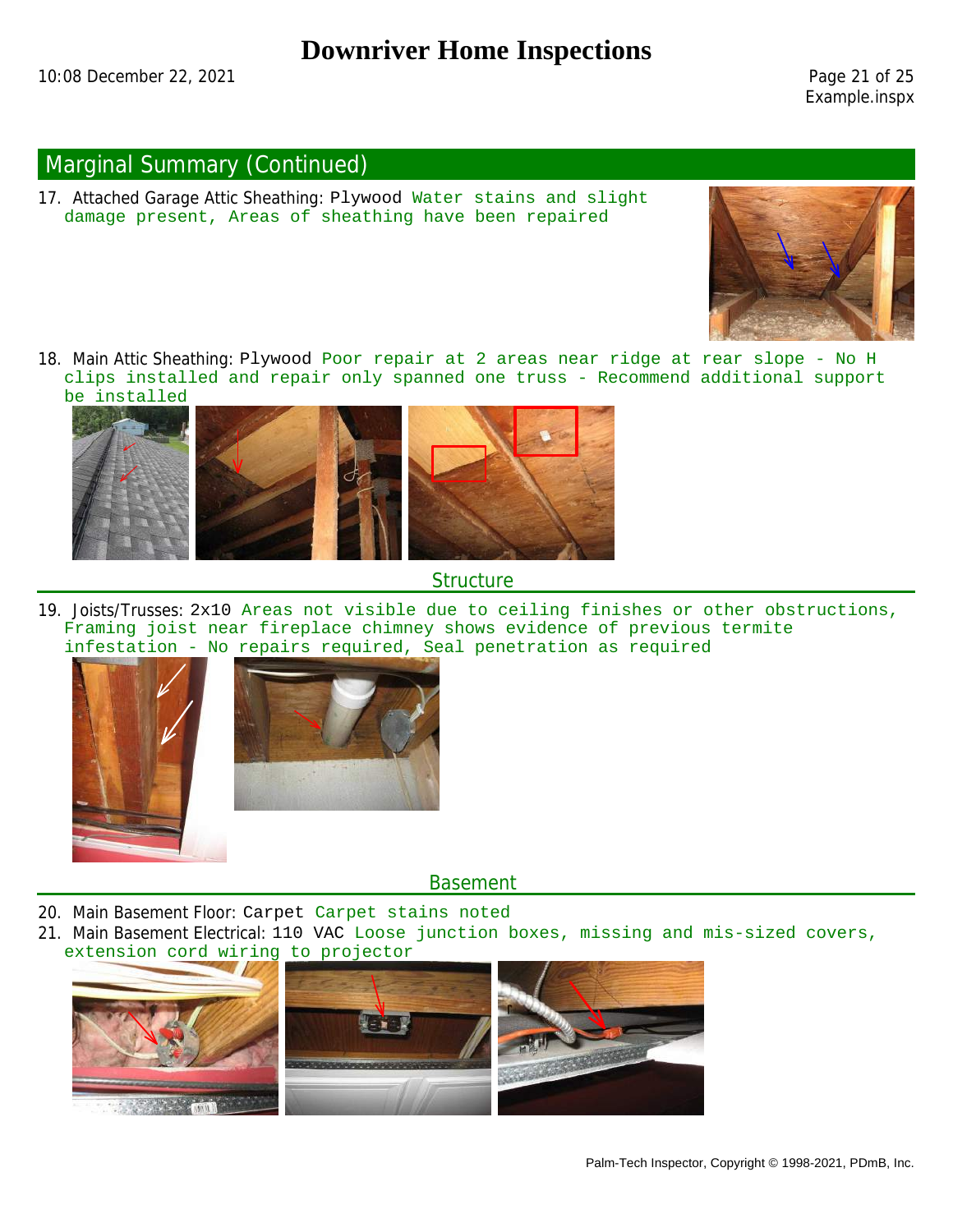#### Marginal Summary (Continued)

#### Bathroom

- 22. Master Bathroom Floor: Laminated flooring Gapping noted in planks
- 23. Master Bathroom Shower/Surround: Ceramic tile Leaking at corner of door frame



- 24. 2nd Floor Hall Bathroom Closet: Large Alignment needed at closet doors
- 25. 2nd Floor Hall Bathroom Floor: Laminated flooring Gapping noted in planks
- 26. 1st Floor Hall Half Bathroom Floor: Ceramic tile Cracked tile noted



#### Kitchen

27. 1st Floor Kitchen Dishwasher: Maytag Properly secure the dishwasher discharge hose so that it creates a "high loop" above the basin drain to minimize food or water backup under dishwasher



28. 1st Floor Kitchen Sink: Stainless Steel Chipping at drain Living Space

29. 1st Floor Living Space Closet: Various Missing door glides at bypass closet door in Foyer



30. 1st Floor Living Space Floor: Ceramic tile, Carpet, Hadwood Worn wood finish in Family room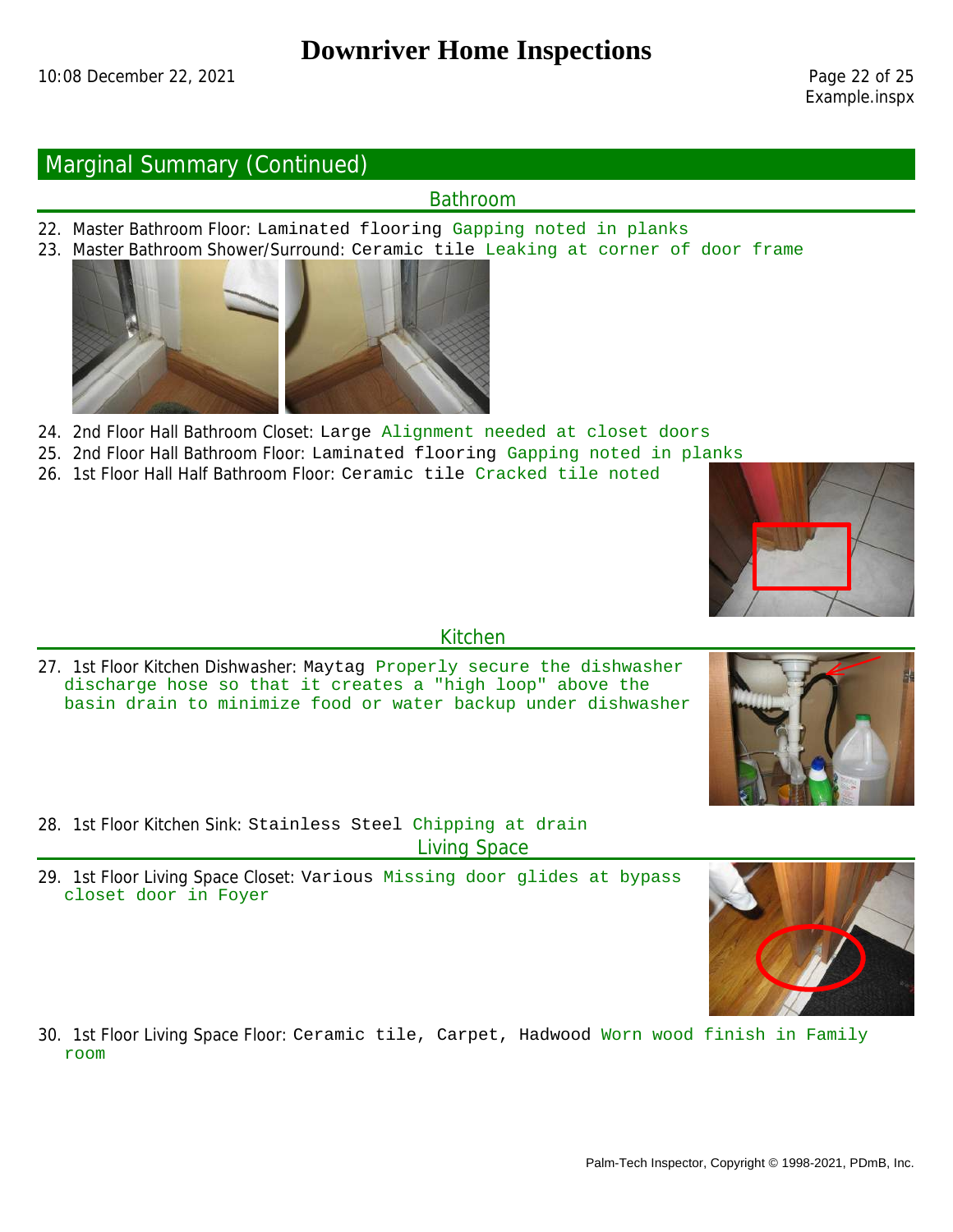Example.inspx

# Living Space (Continued)

Floor: (continued)

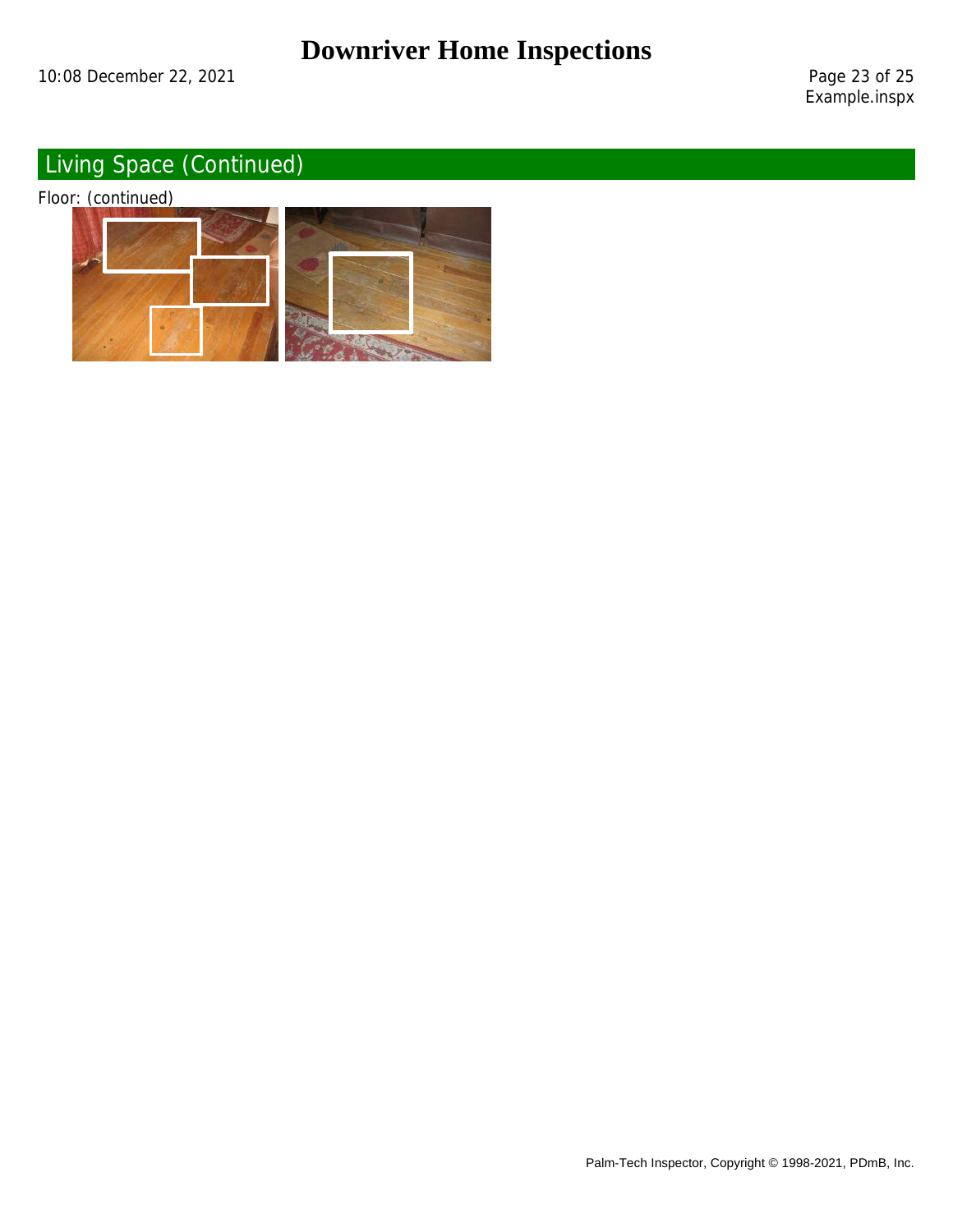## Defective Summary

This summary is not the entire report. The complete report may include additional information of concern to the client. It is recommended that the client read the complete report.

#### Lots and Grounds

1. Porch: Concrete Settling away from foundation with surface cracks noted







Garage

2. Attached Garage Service Doors: Wood Wood rot at bottom of door and frame



Heating System

- 3. Basement Heating System Humidifier: General Inoperative Requires service/replacement Plumbing
- 4. Drain Pipes: Cast iron, Copper Pitting cast iron drain piping stack replace affected tions where required







#### Bathroom

5. 2nd Floor Hall Bathroom Faucets/Traps: Delta fixtures with a metal trap Leaking shower head, Loose trim rings